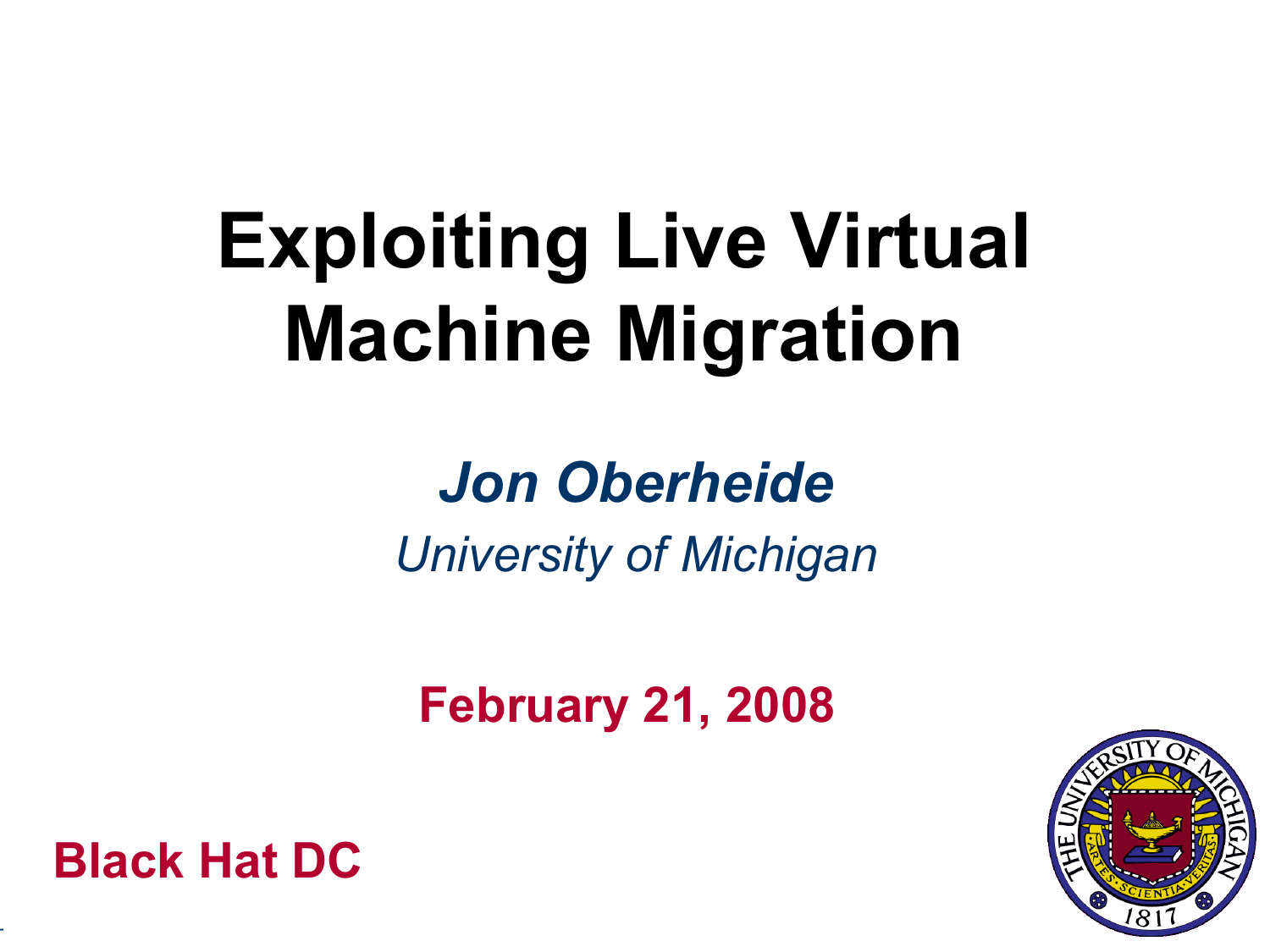



- **Introduction to VM migration**
- Live migration security
- Exploiting live migration
- Future attacks and wrap-up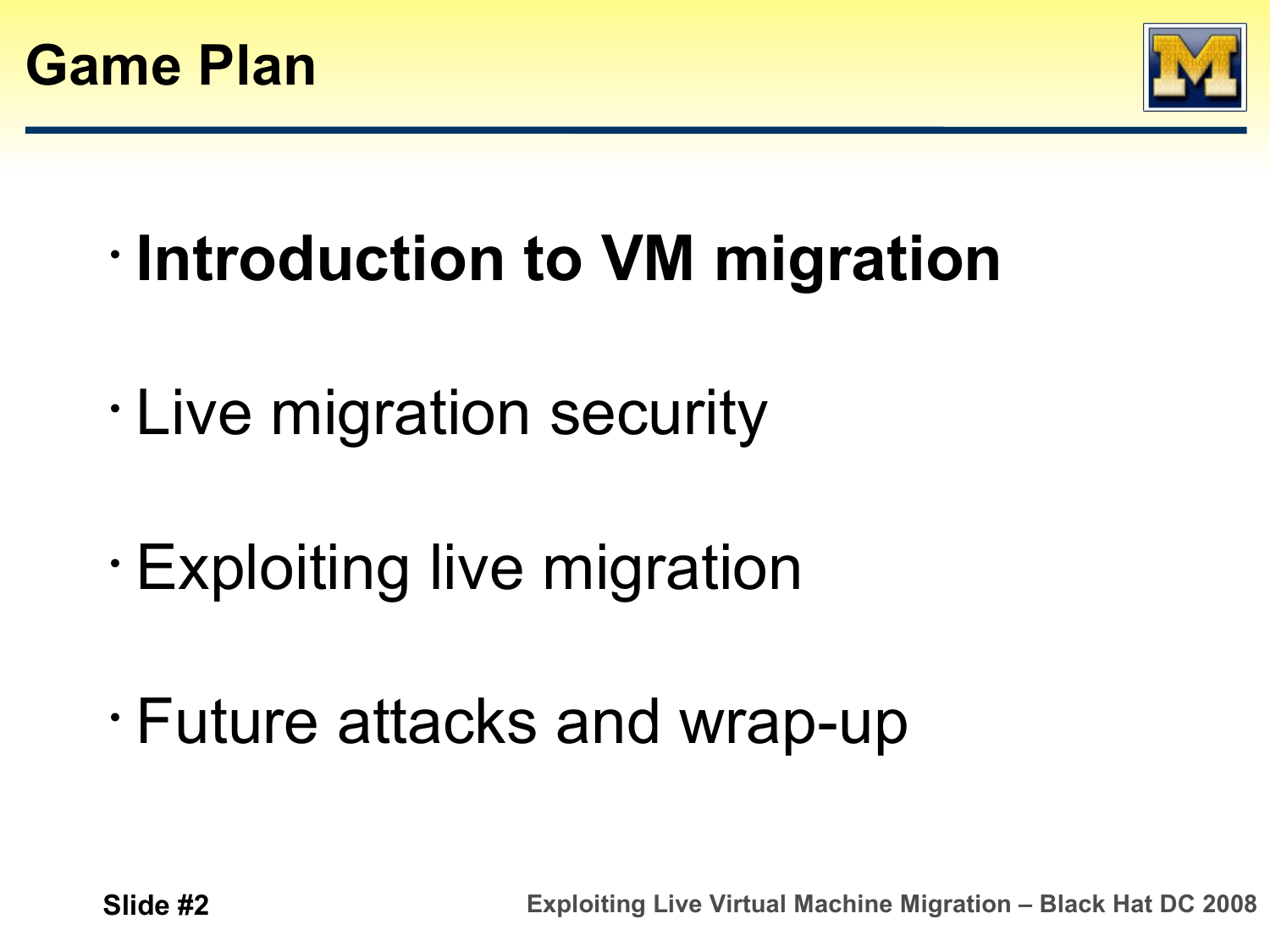

• Transfer of a VM from one physical machine to another with little or no service downtime



**High Availability** Enhanced Mobility

#### Dynamic Load Balancing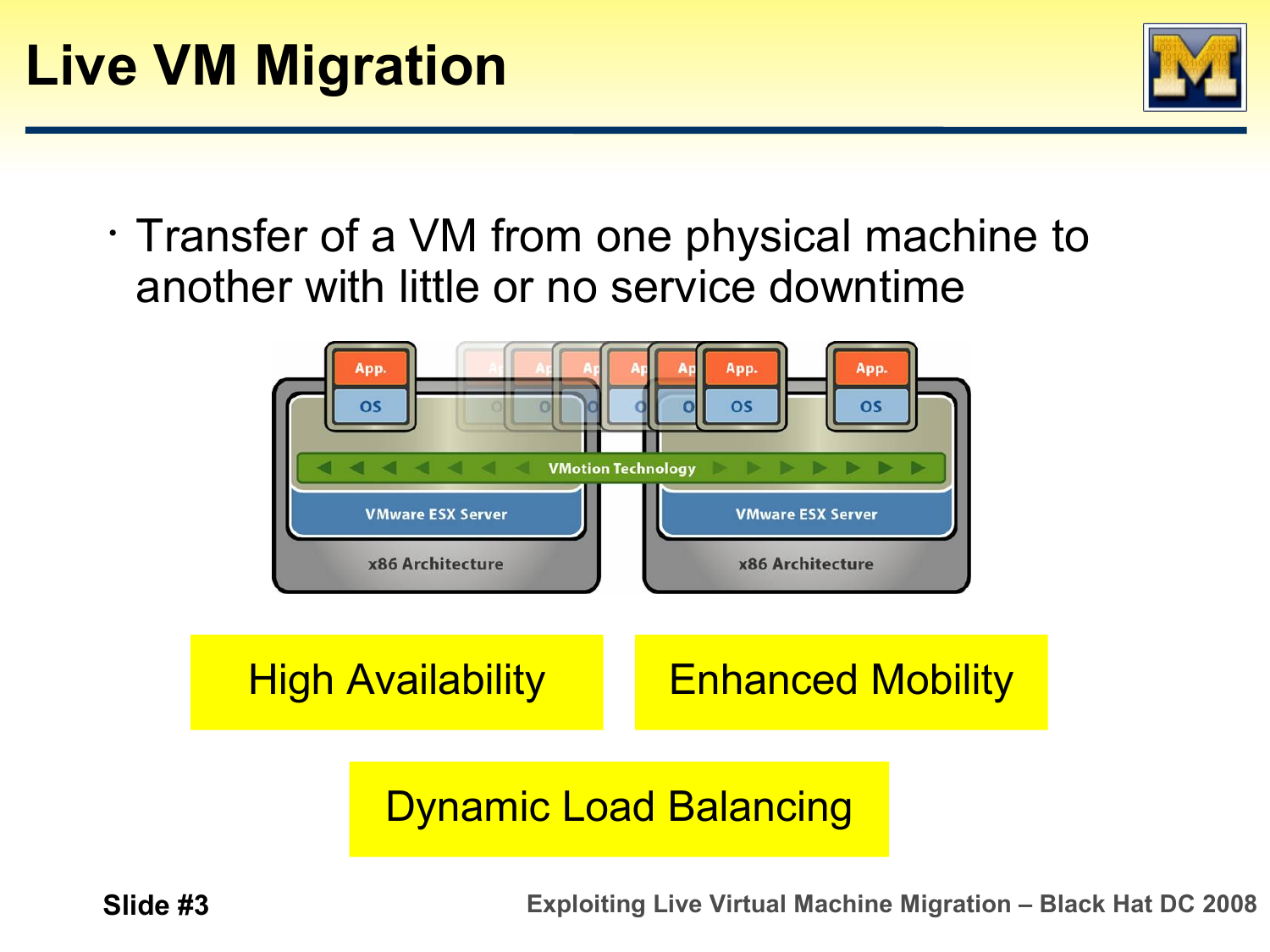#### **Live Migration Methodology**

- Minimize service downtime
- Minimize migration duration
- Migration Types:
	- Stop-and-copy (S-C)
	- Demand-migration (D-M)
	- Iterative precopy (I-P)

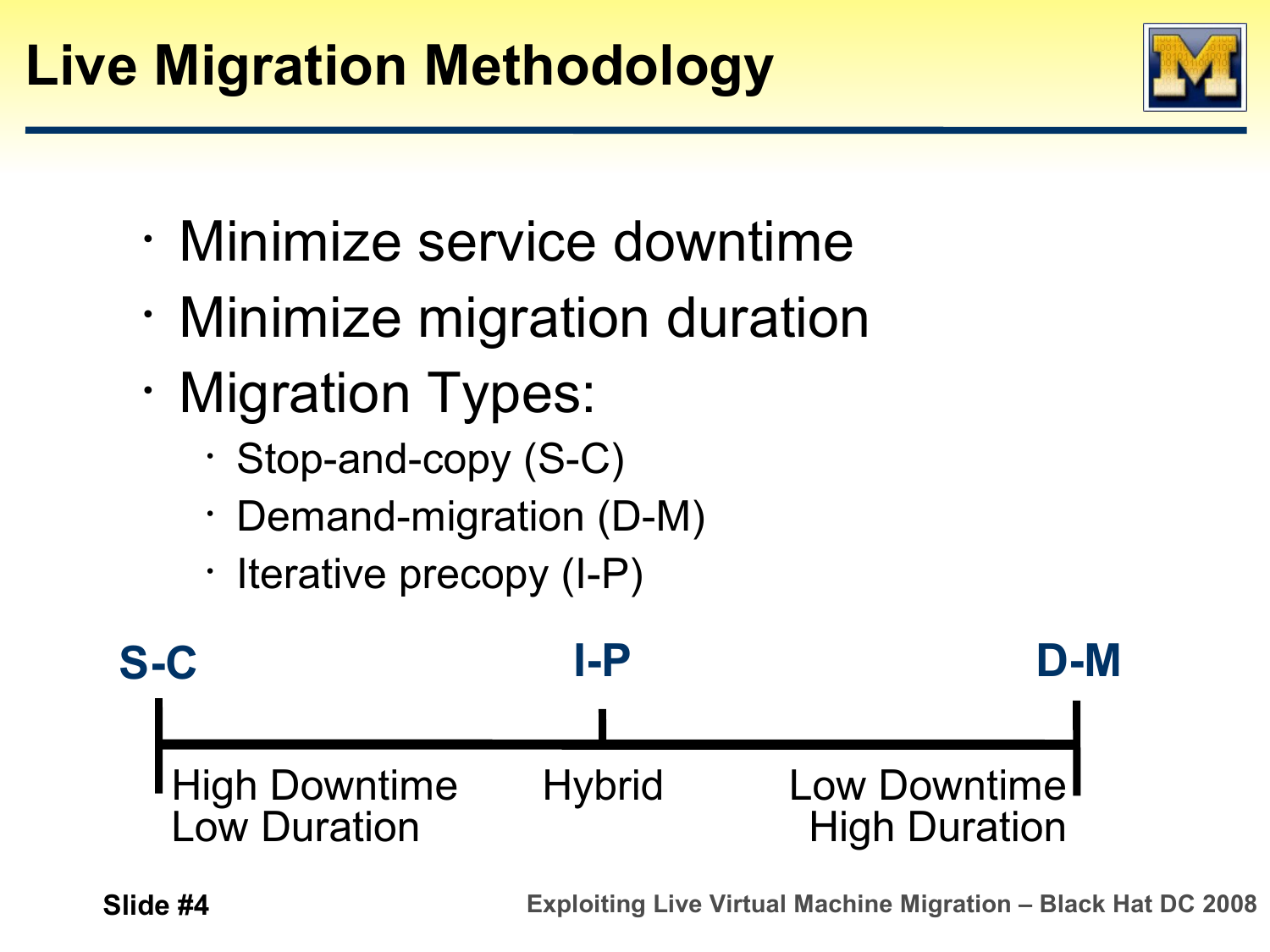

- Stop source VM
- Copy all pages over the network
- Start destination VM

### **Stop and Copy**

Longest Service Downtime

Shortest Migration Duration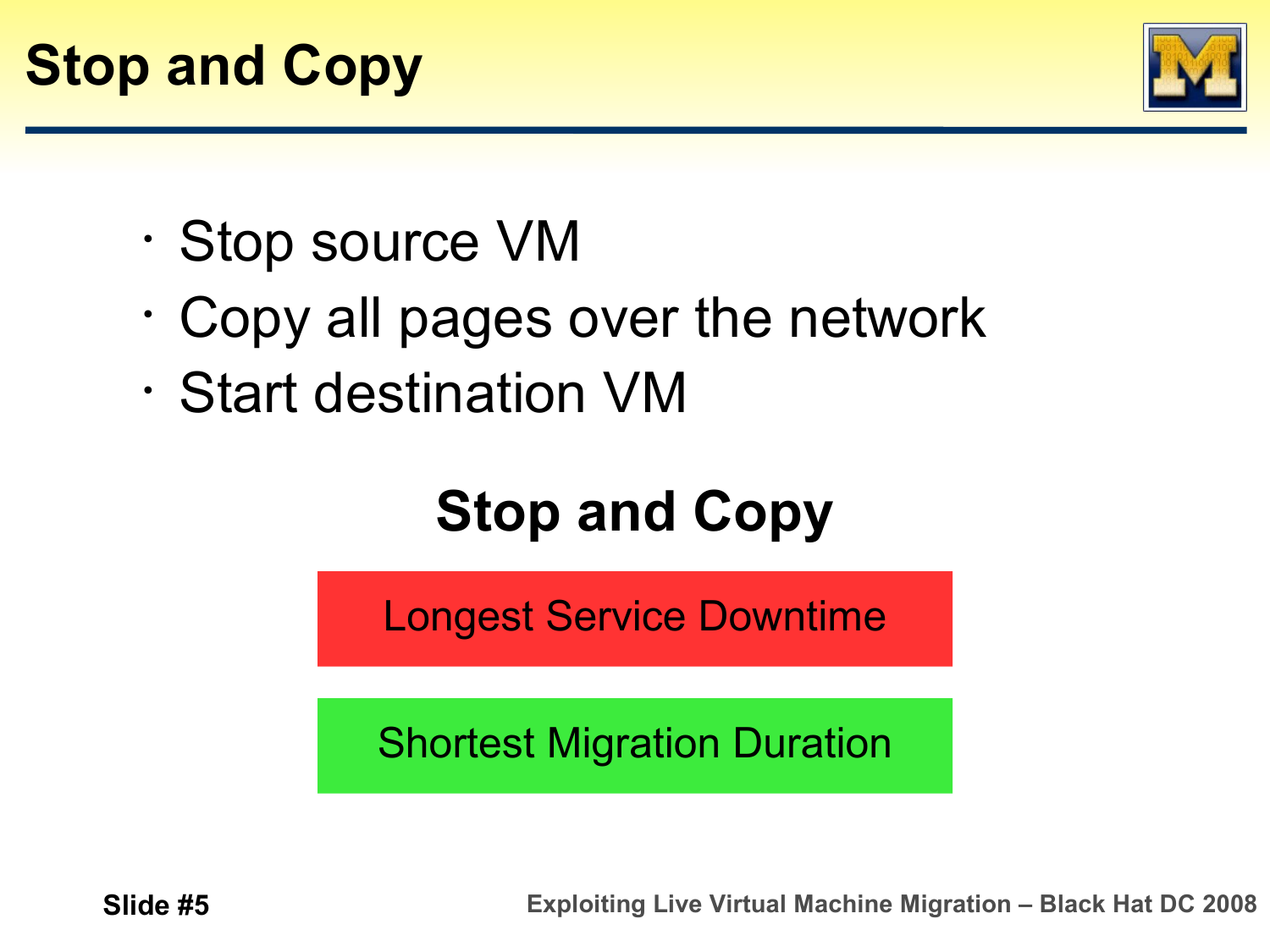

- Copy over critical OS structures
- Start destination VM
- Page faults trigger network copy

#### **Demand Migration**

Shortest Service Downtime

Longest Migration Duration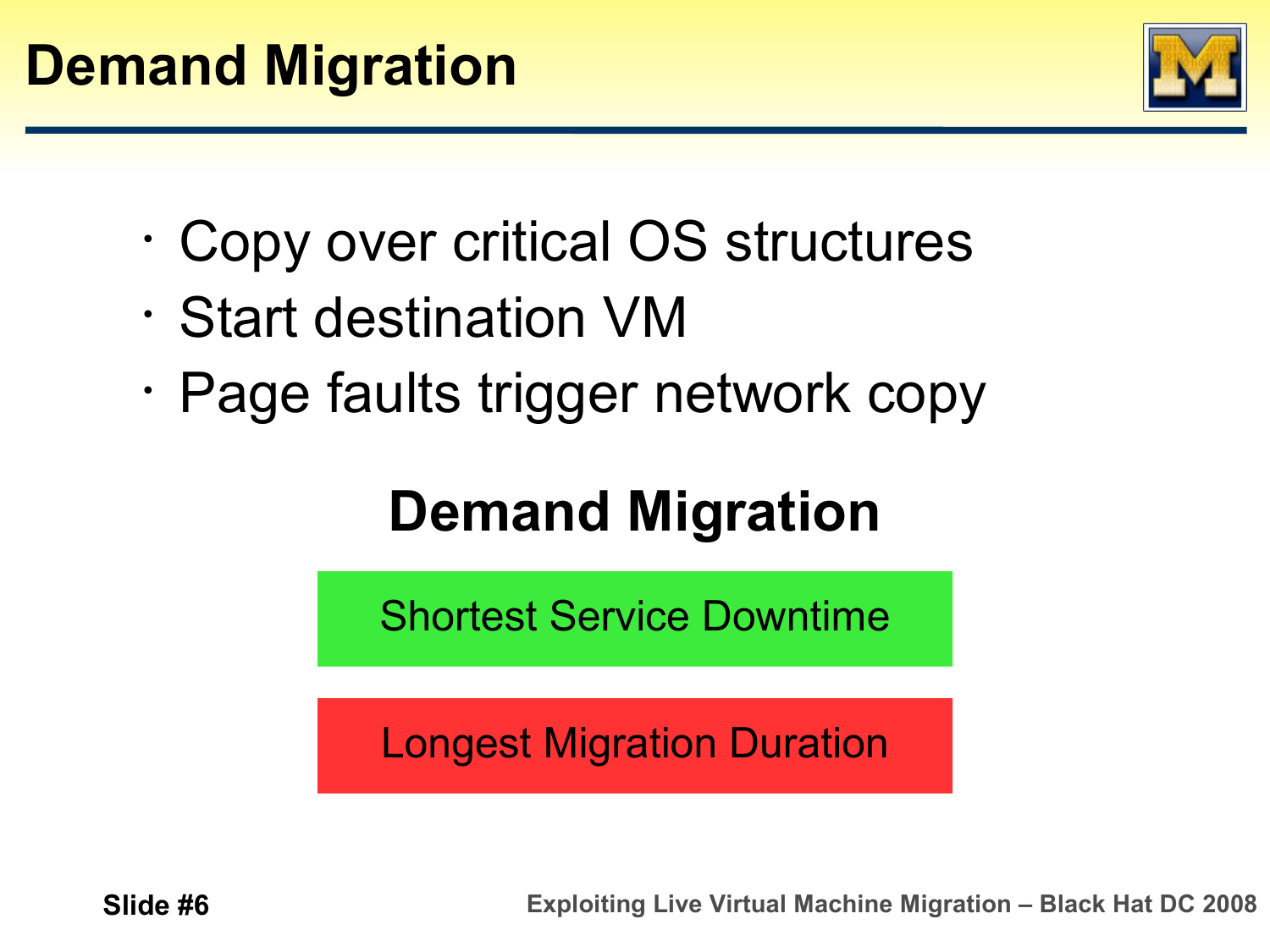

- Iteratively copy pages over network
- Keep copying dirtied pages until threshold
- At threshold, stop source VM, copy remaining pages, start destination VM **Iterative Precopy**

Balances Service Downtime and Migration Duration

• Method used by VMware/Xen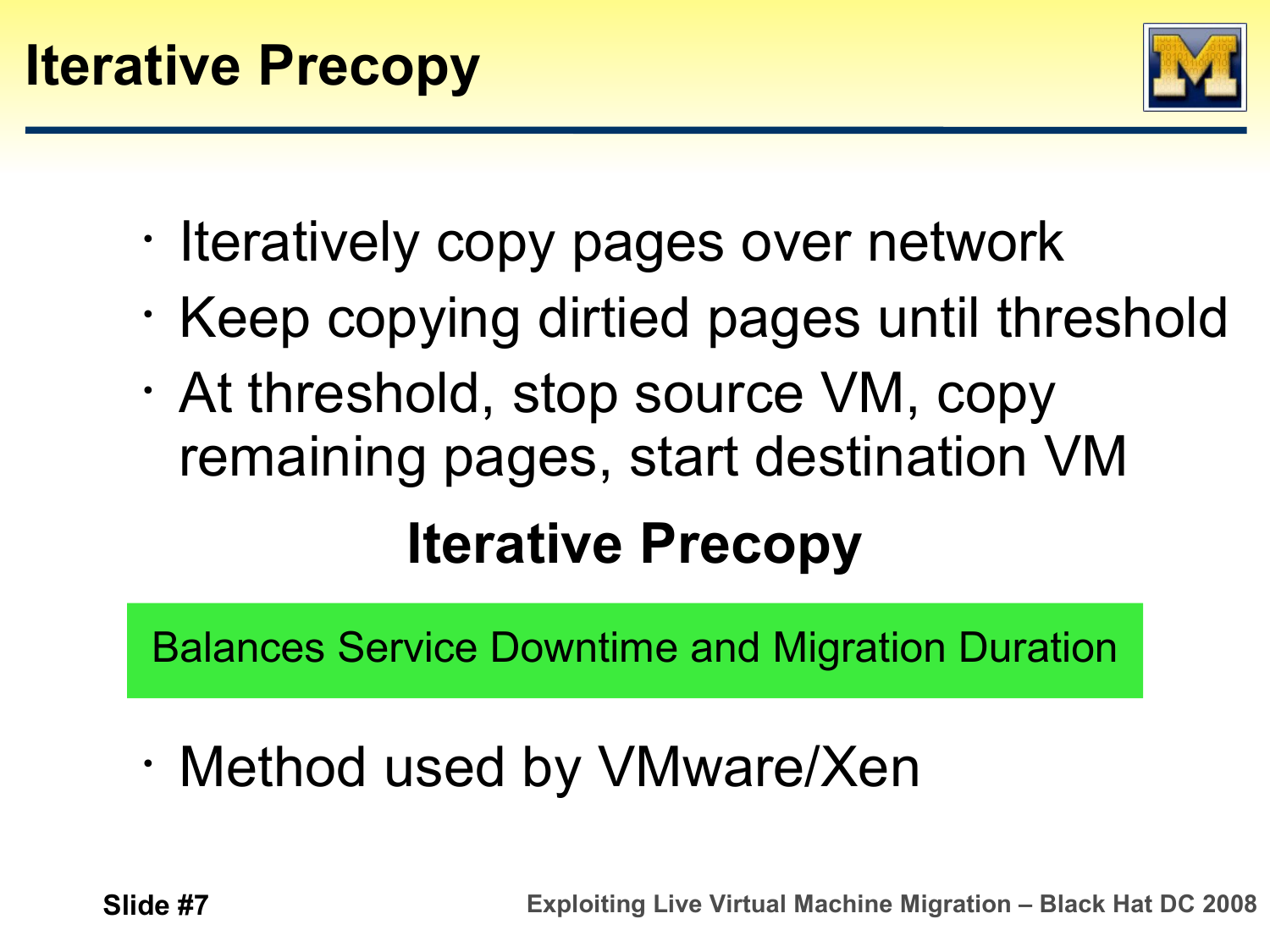



- Introduction to VM migration
- **Live migration security**
- Exploiting live migration
- Future attacks and wrap-up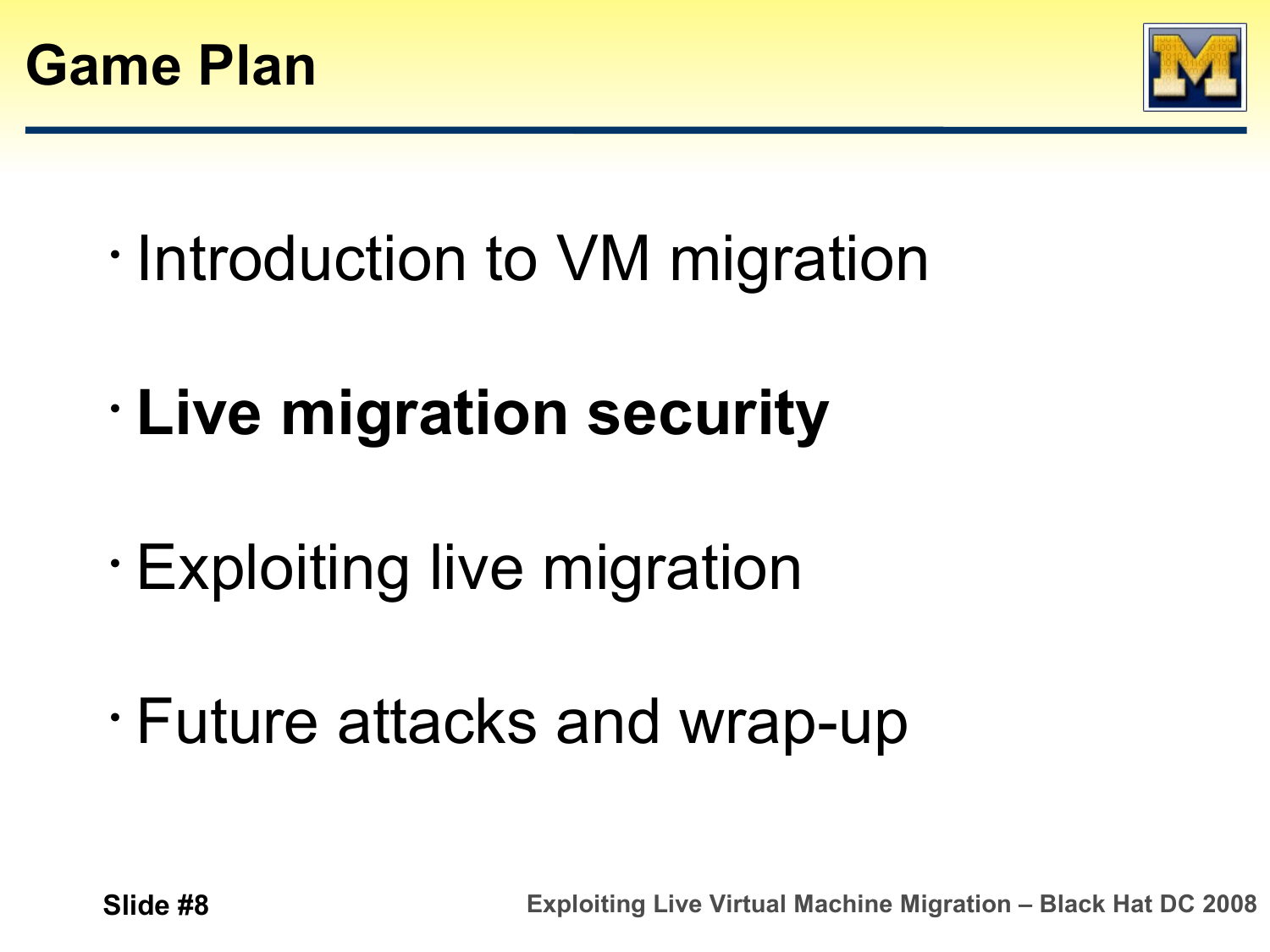#### **A Trip Down Memory Lane**



- Physical machines
	- Machine state protected by MMU/hardware
	- Physical attacks (firewire device DMA)
- Virtual Machines
	- VM state protected by VMM/hypervisor
	- Software attacks (weak VMM isolation)

Can we break any more isolation boundaries?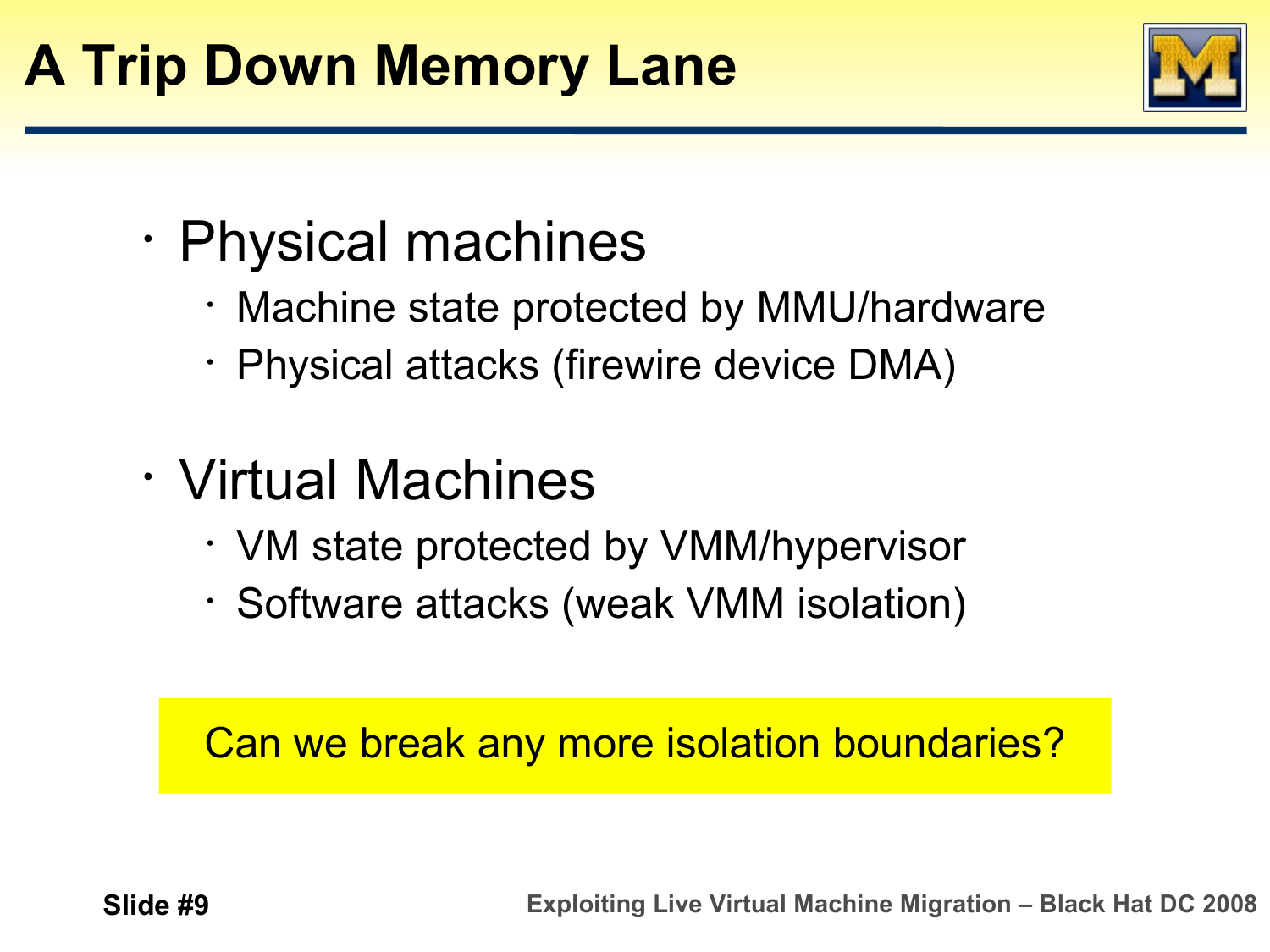

#### Of course! Functionality always usurps security!

- Migration-enabled VMs
	- Full VM state exposed to network
	- Trades off security for management capabilities
	- Authentication, confidentiality, isolation concerns

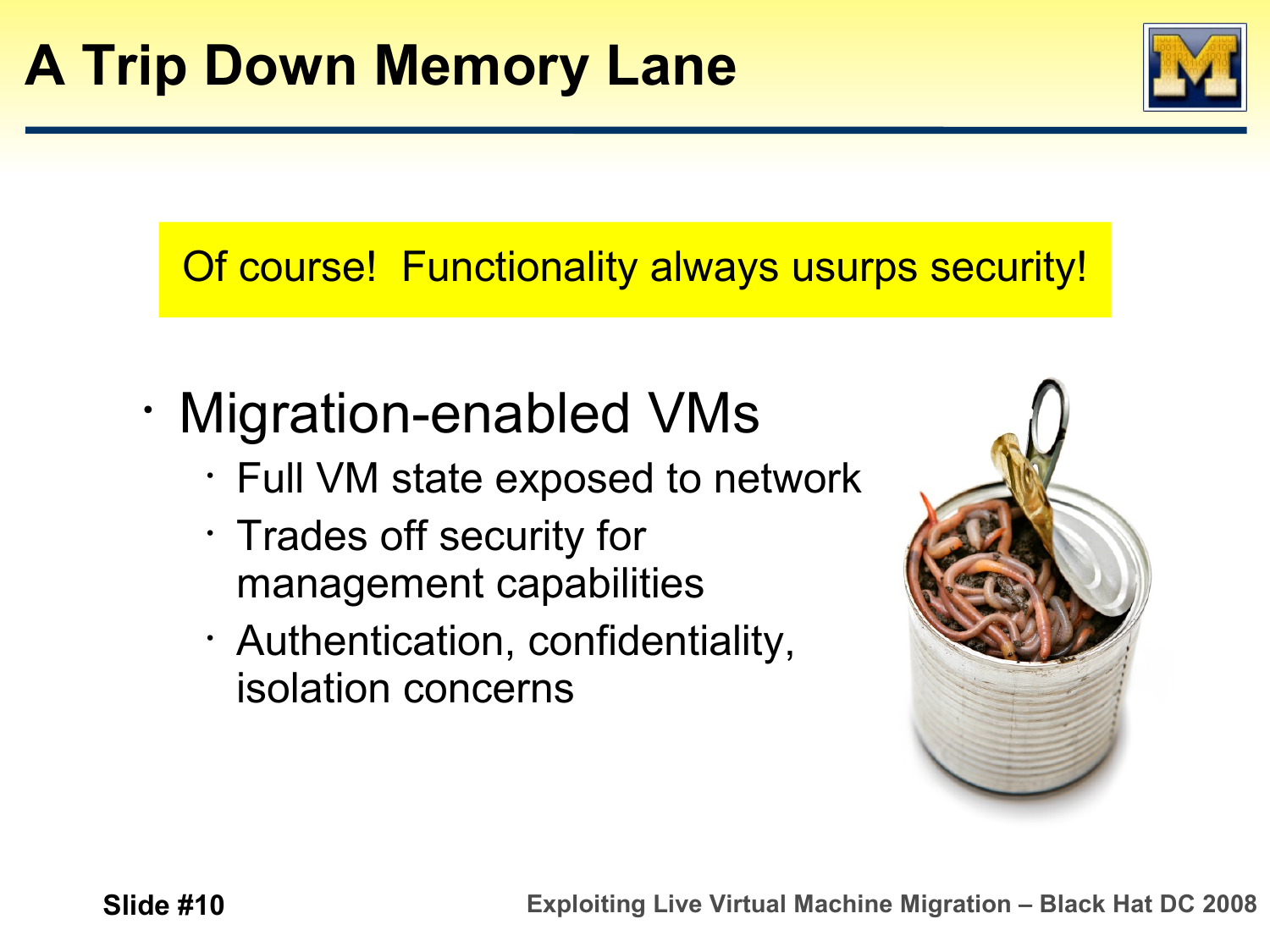

- Migration data plane
	- Network transit path over which migration occurs
- Security of data plane
	- Unauthenticated, insecure migration data plane
- Full access granted to VM state
	- OS/kernel memory
	- Application state
	- Sensitive data, passwords, keys, etc
- VMware and Xen migrations vulnerable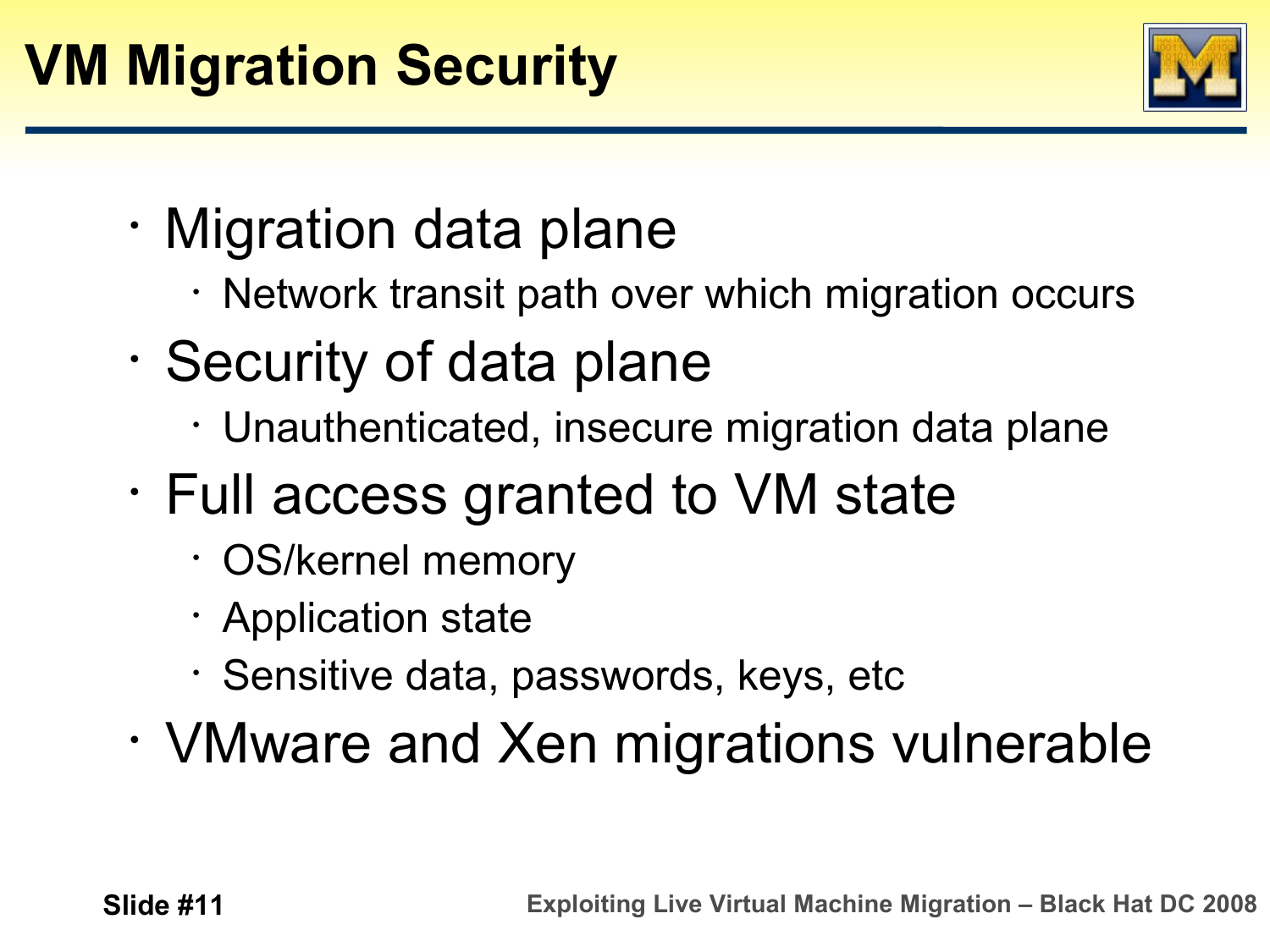

- Breach of data plane means game over
	- Entire virtual machine may be compromised
	- Kernel, userspace applications, data
- Requirement for breach
	- Manipulate traffic along migration path between source and destination VMM
- Need to perform MITM attack
	- ARP/DHCP spoofing
	- DNS spoofing/poisoning
	- IP/route hijacking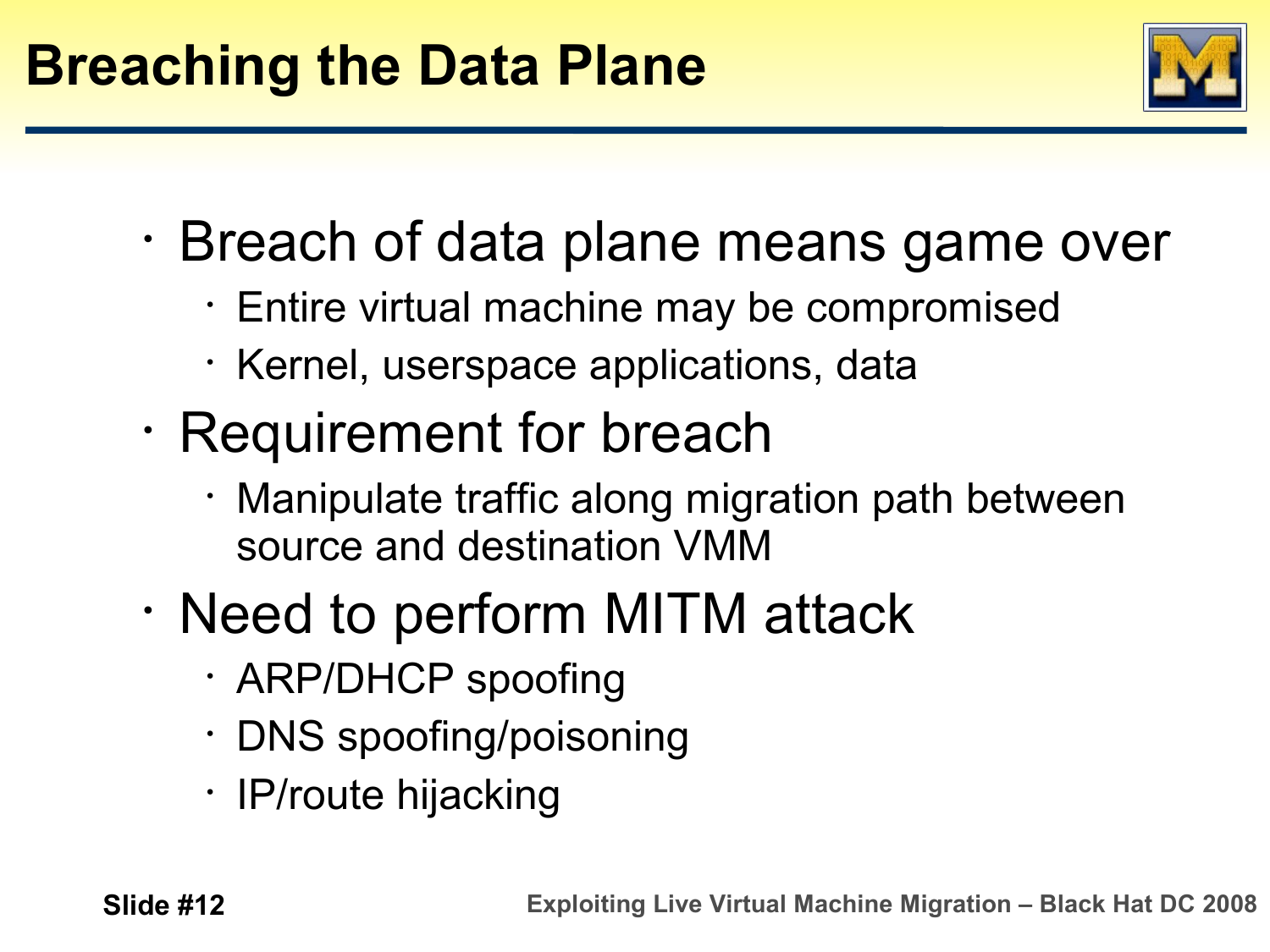

- Passive Attacks
	- Snarf sensitive data, passwords, keys in memory
- Active Attacks
	- Manipulate authentication services
		- sshd, /bin/login, pam, etc
	- Manipulate kernel structures
		- slip rootkits into memory

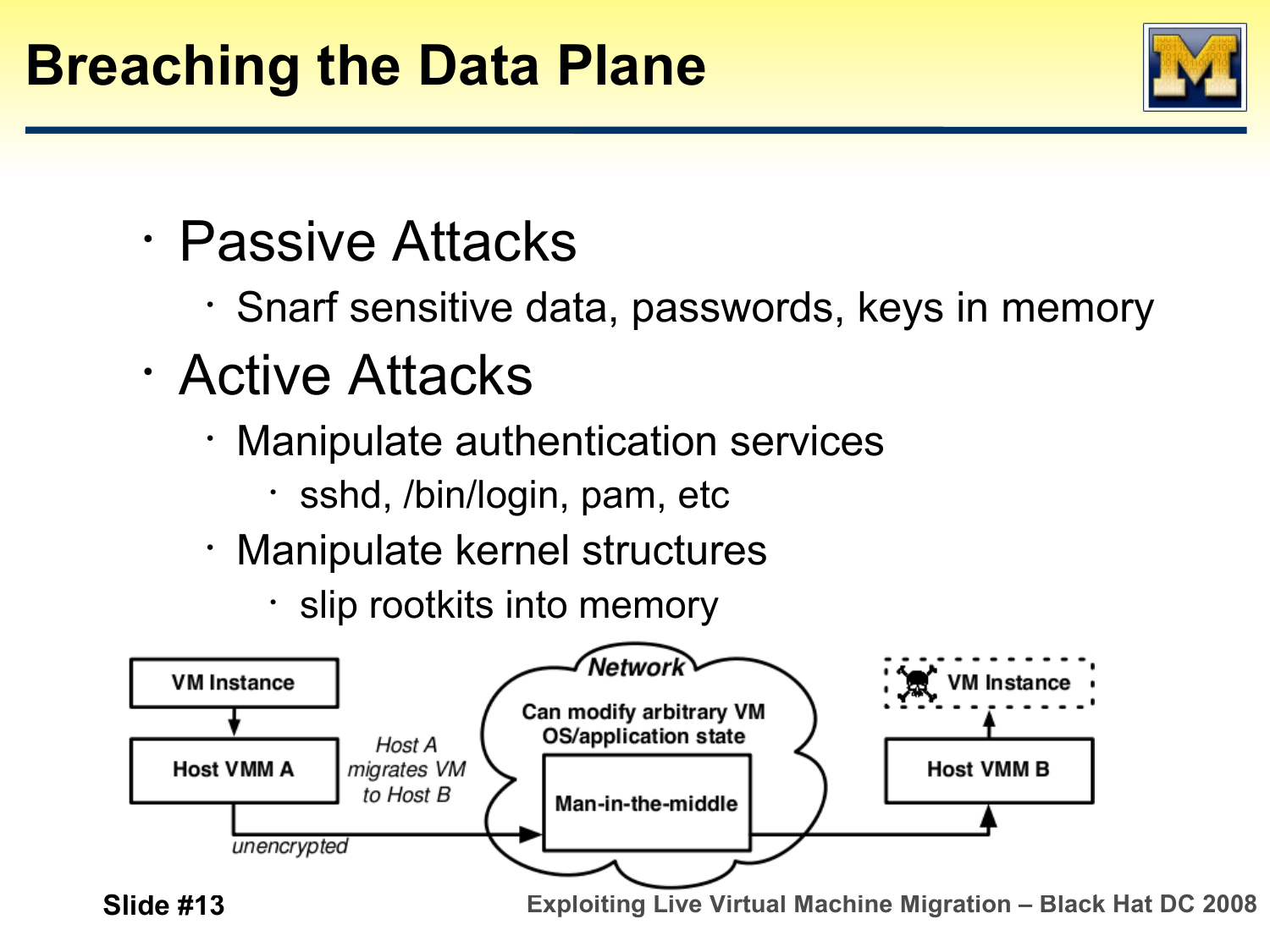



- Introduction to VM migration
- Live migration security
- **Exploiting live migration**
- Future attacks and wrap-up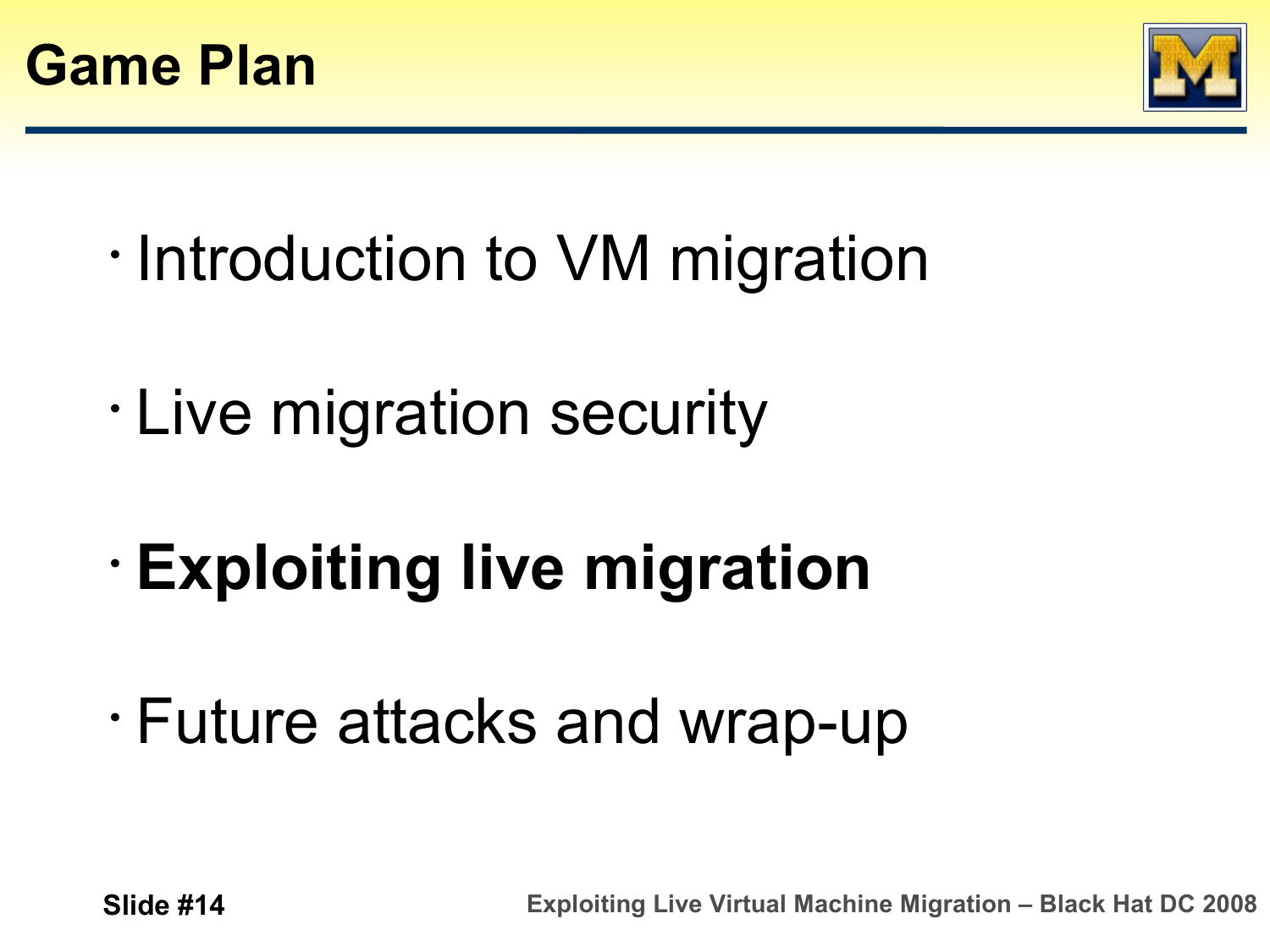#### **Exploiting VM Migration**



#### • Xensploit

- Non-weapons-grade proof-of-concept tool
- Works against Xen and VMware migrations
- Attack classes
	- VM application/userland exploits
	- OS/kernel exploits
	- VMM subversion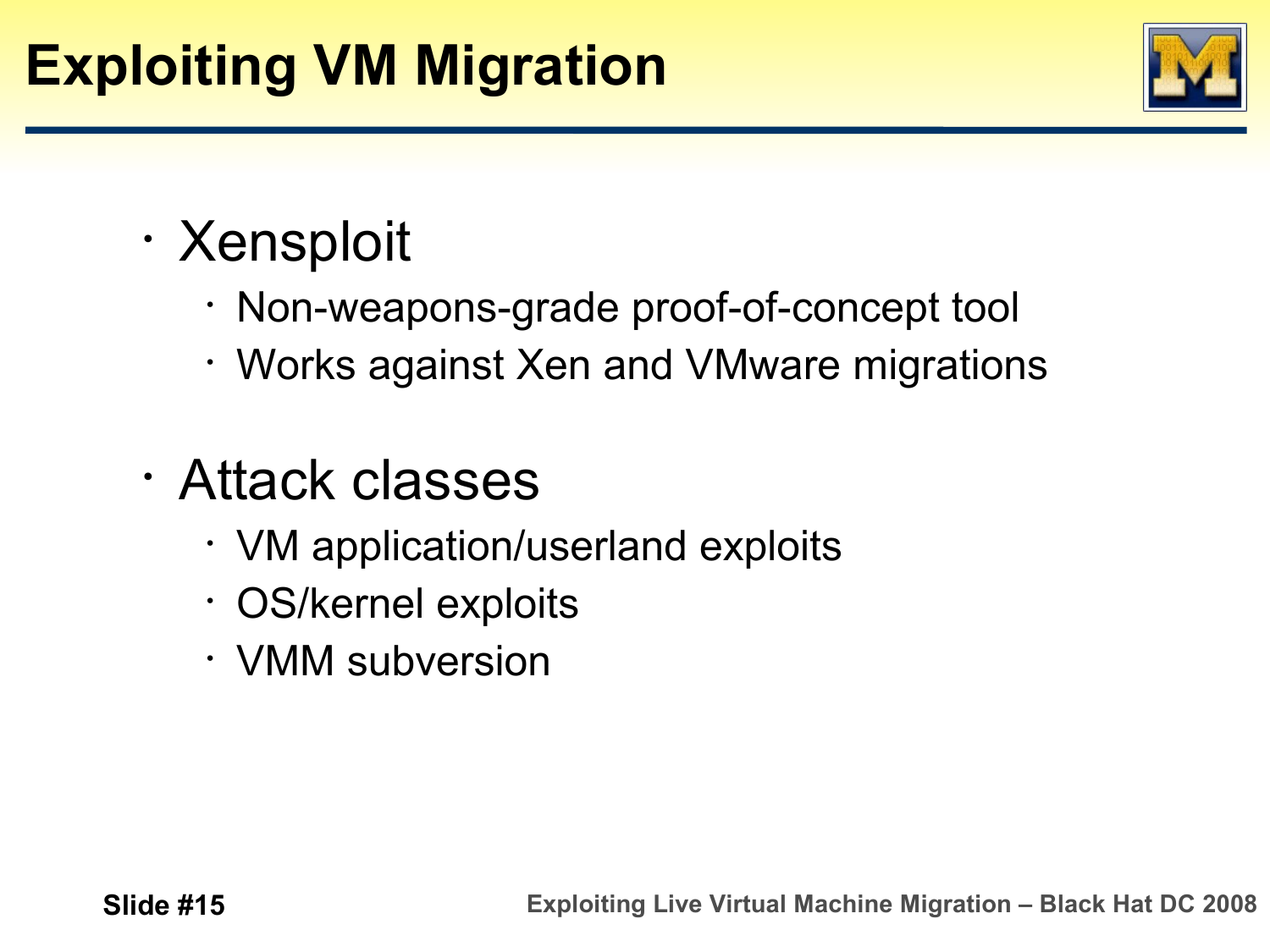

- sshd authentication bypass
	- Identify pubkey authentication routines
	- Manipulate to allow unrestricted root access
	- Access wide-open after migration completes
- Cron daemon shellcode injection
	- Privileged, inconspicuous daemon
	- Inject HTTP GET + execve shellcode
	- Payload fetch/exec on next find jobs invocation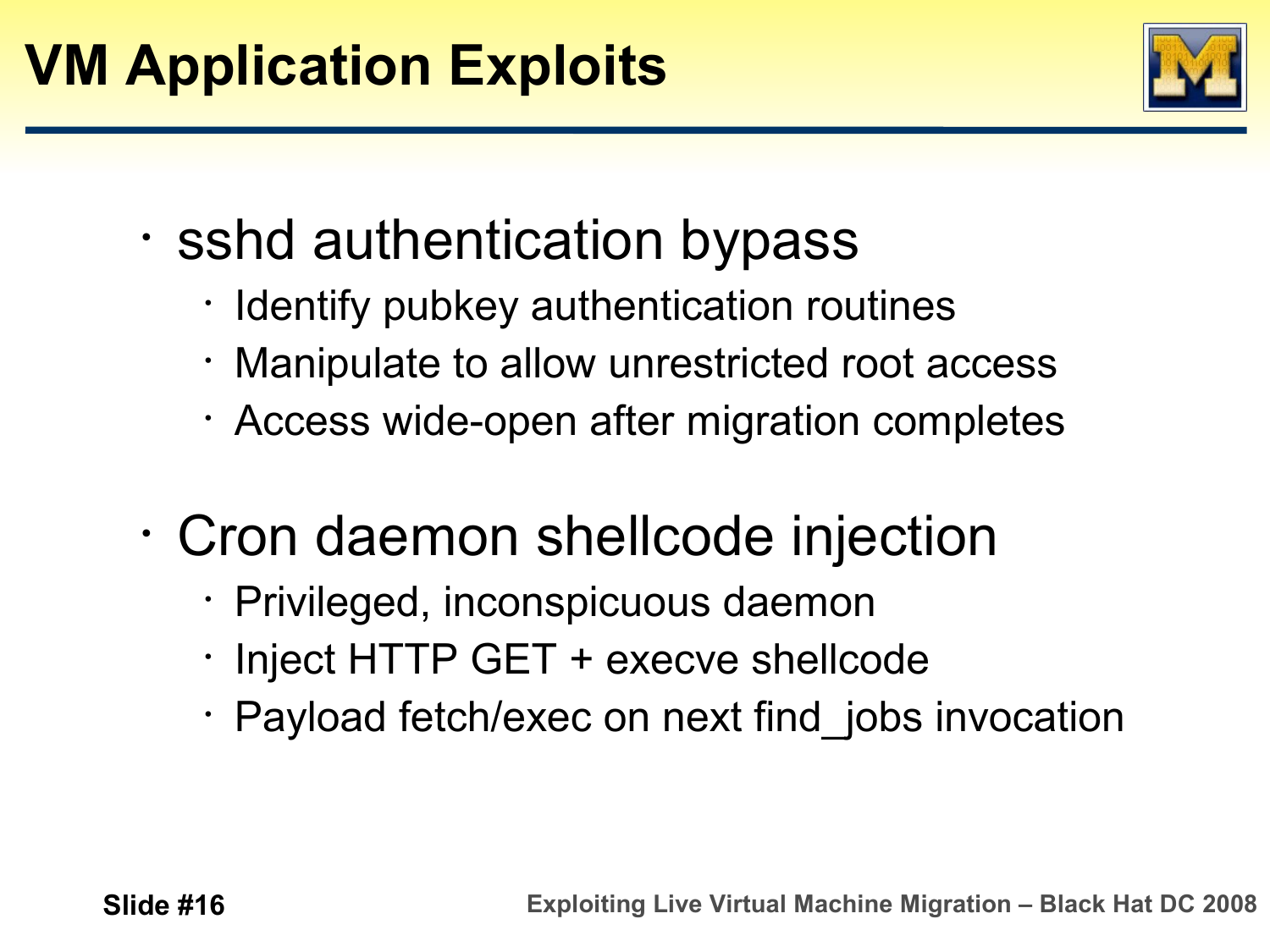

## **sshd authentication bypass**

- Before migration:
	- attacker denied access to VM
- During migration
	- Xensploit manipulates the in-memory object code of sshd as it crosses the wire
- After migration
	- attacker achieves unrestricted root access to VM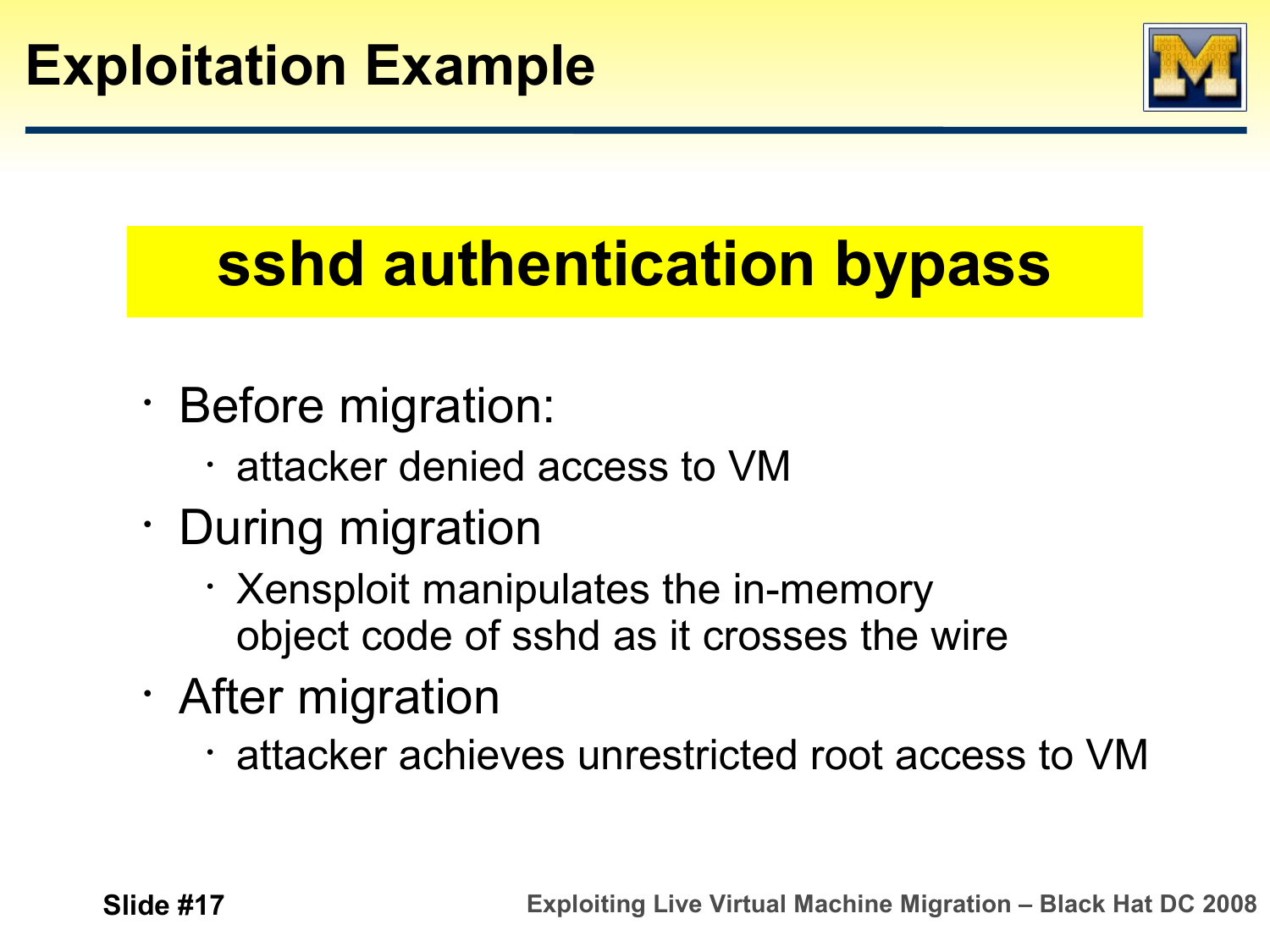

• Attacker attempts to gain root access to the target virtual machine via ssh

j**onojono@jonojono ~ \$** ssh root@vm-test Password: Password: Password: Permission denied (keyboard-interactive). jonojono@jonojono ~ \$

• Attacker is denied access to the VM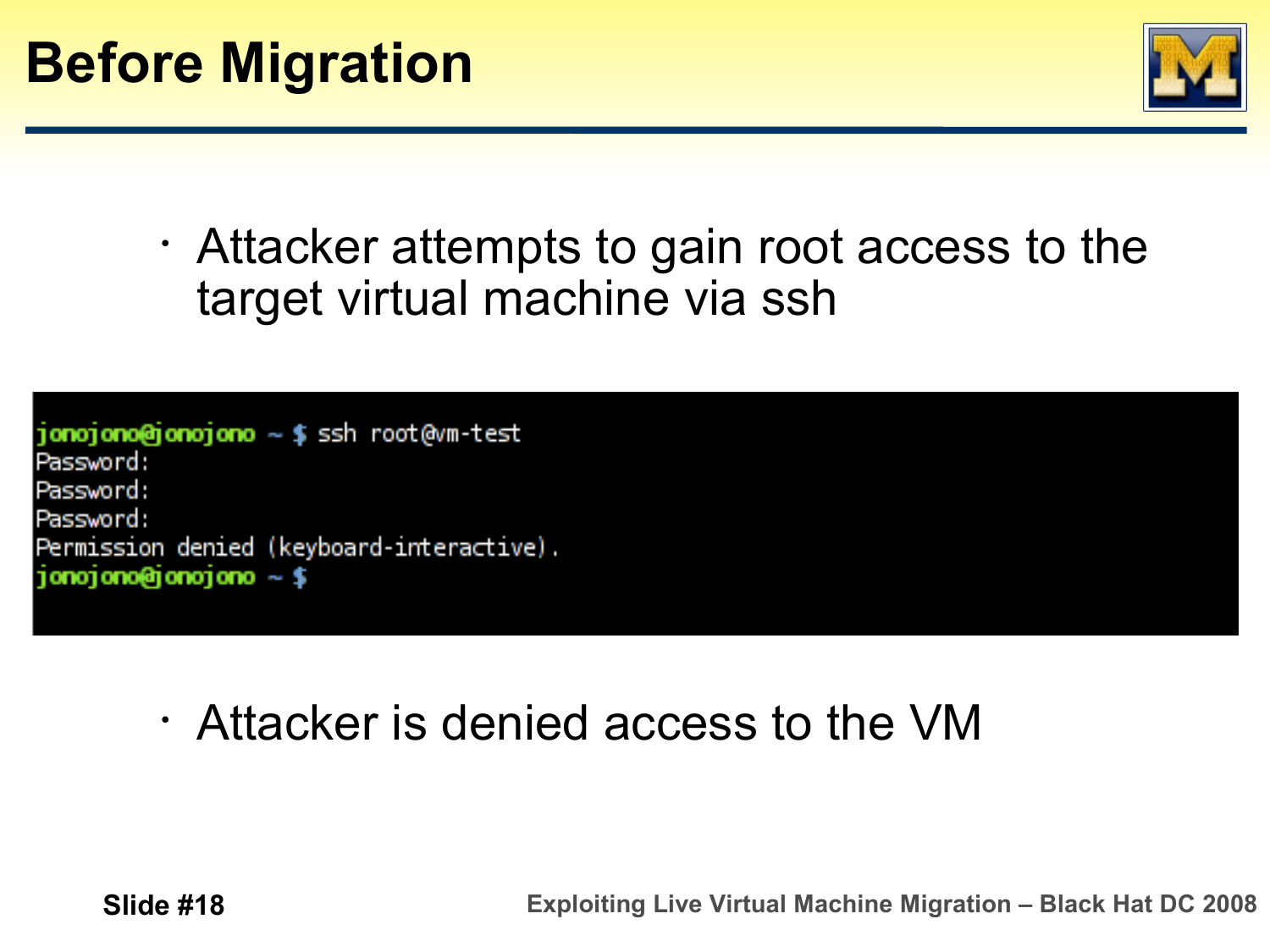#### **sshd Authentication Code**

• Source code from OpenSSH's auth2-pubkey.c:

```
if (key != NLLL)
                  key free(key);
         xfree(pkalg);
         xfree(pkblob);
#ifdef HAVE CYGNIN
         if (check nt auth(0, authctxt->pw) = 0)
                  \overline{\text{auth}} authenticated = 0;
#endif
         return authenticated;
/* return 1 if user allows given key */static int
user key allowed2(struct passwd *pw, Key *key, char *file)
         char line[SSH MAX PUBKEY BYTES];
         int found key = \theta;
         F\mathbf{ILE} *f;
         u long linenum = \theta;
         struct stat st;
         Key *found;
         char *fp;
         /* Temporarily use the user's uid. */
         temporarily use uid(pw);
         debug("trying public key file \frac{1}{5}", file);
         /* Fail quietly if file does not exist */
         if (\text{stat}(\text{file}, \text{dst}) < 0) {
                                                                                        196, 2-9
                                                                                                        63.
```
 **Slide #19 Exploiting Live Virtual Machine Migration – Black Hat DC 2008**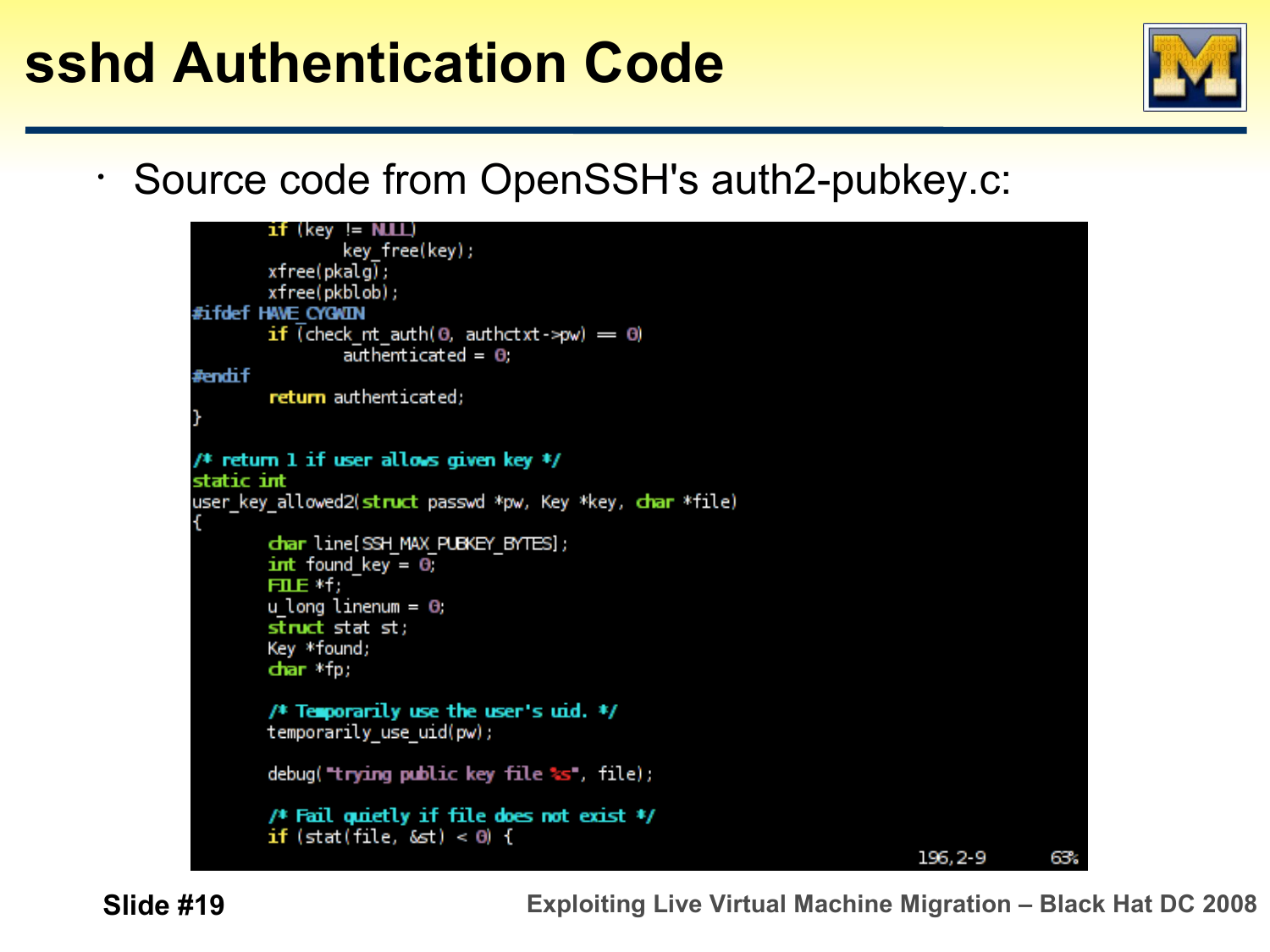#### **During Migration**



• Xensploit manipulates the object code of sshd's authentication routines as it crosses the wire

| 805da77:                                  | of 84 23 fd ff ff    | je.  | 805d7a0 <user_key_allowed2+0x80></user_key_allowed2+0x80> |
|-------------------------------------------|----------------------|------|-----------------------------------------------------------|
| 805da7d:                                  | 89 3c 24             | mov  | %edi,(%esp)                                               |
| 805da80                                   | e8 37 e5 fe ff       | call | 804bfbc <fclose@plt></fclose@plt>                         |
| 805da85:                                  | 8d 85 8c df ff ff    | lea  | Oxffffdf8c(%ebp),%eax                                     |
| 805da8b:                                  | 89 44 24 04          | mov  | %eax, 0x4(%esp)                                           |
| 805da8f:                                  | c7 04 24 15 0e 08 08 | movl | \$0x8080e15, (%esp)                                       |
| 805da96:                                  | e8 d5 28 01 00       | call | 8070370 <logit></logit>                                   |
| 805da9b:                                  | e8 20 bd 01 00       | call | 80797c0 <restore uid=""></restore>                        |
| 805daa0:                                  | 81 c4 9c 20 00 00    | add  | \$0x209c,%esp                                             |
| 805daa6:                                  | 31 c0                | xor  | %eax,%eax                                                 |
| 805daa8:                                  | 50                   | pop  | %ebx                                                      |
| 805daa9.                                  | -x.                  | pop  | %esi                                                      |
| 805daaa:                                  | 5f                   | pop  | %edi                                                      |
| 805daab:                                  | $\infty$             | pop  | %ebp                                                      |
| 805daac:                                  | cЗ                   | ret  |                                                           |
| 805daad:                                  | 8d 76 00             | lea  | OxO(%esi),%esi                                            |
|                                           |                      |      |                                                           |
| 0805dab0 <user allowed="" key="">:</user> |                      |      |                                                           |
| 805dab0:                                  | 55                   | push | %ebp                                                      |
| 805dabl:                                  | 89 e5                | mov  | %esp,%ebp                                                 |

• Xensploit injects a *mov \$0x1,%eax* instruction into user key allowed2, returning 1 (true)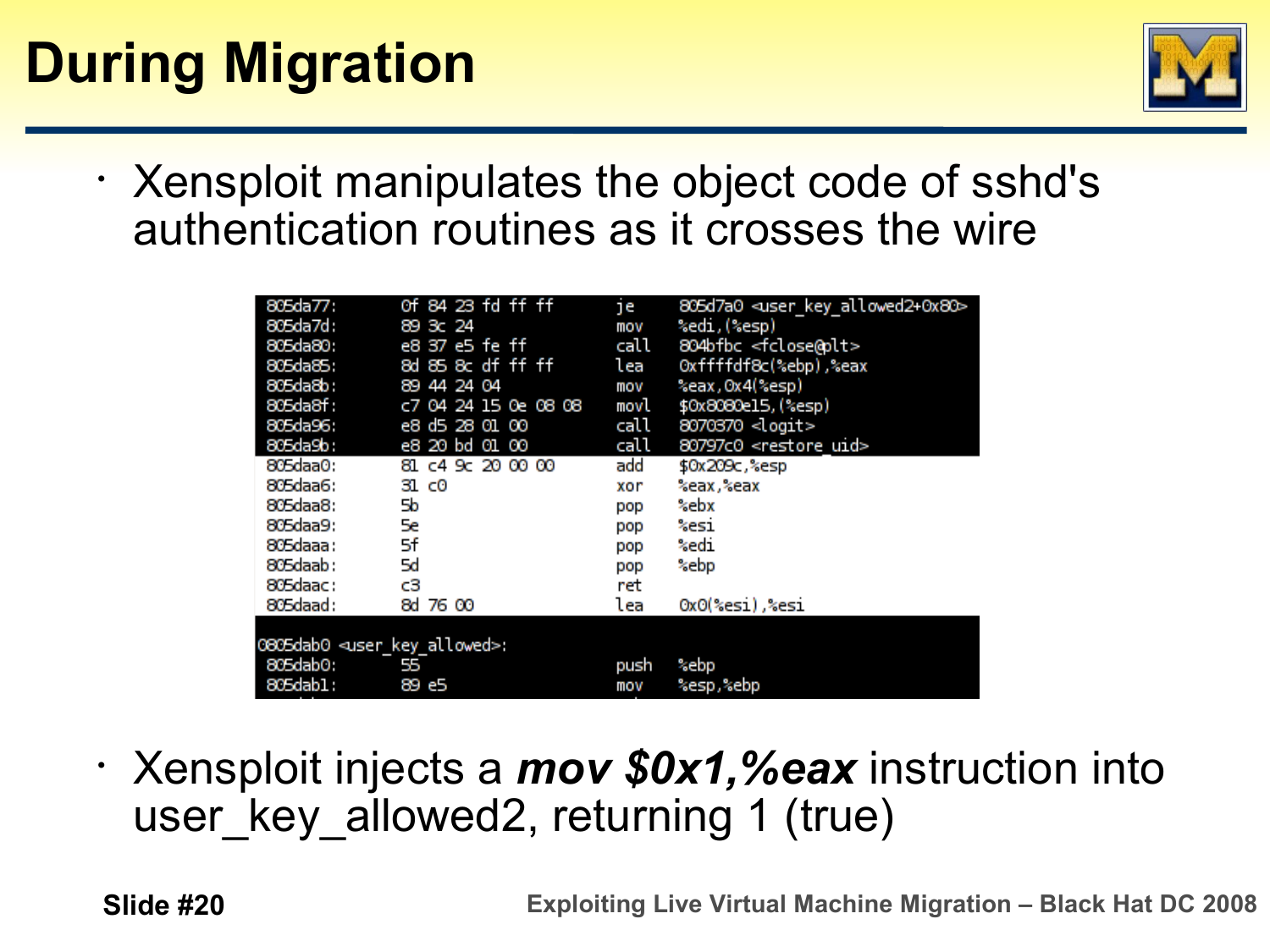

• Attacker again attempts to gain root access via ssh on the target virtual machine

```
jonojonojonojono ~ $ ssh root@vm-test
Last login: Thu Oct 18 15:18:37 2007 from jonojono.eecs.umich.edu
fibox1 - 71|uid=0(root) gid=0(root) groups=0(root),1(bin),2(daemon),3(sys),4(adm),6(disk),10(wheel),11(flop
py), 20(dialout), 25(at), 26(tape), 27(video), 1006(vmware)
  \text{and} \sim 2
```
- No authentication is necessary as sshd's routines have been manipulated by Xensploit
- Root access is granted to the attacker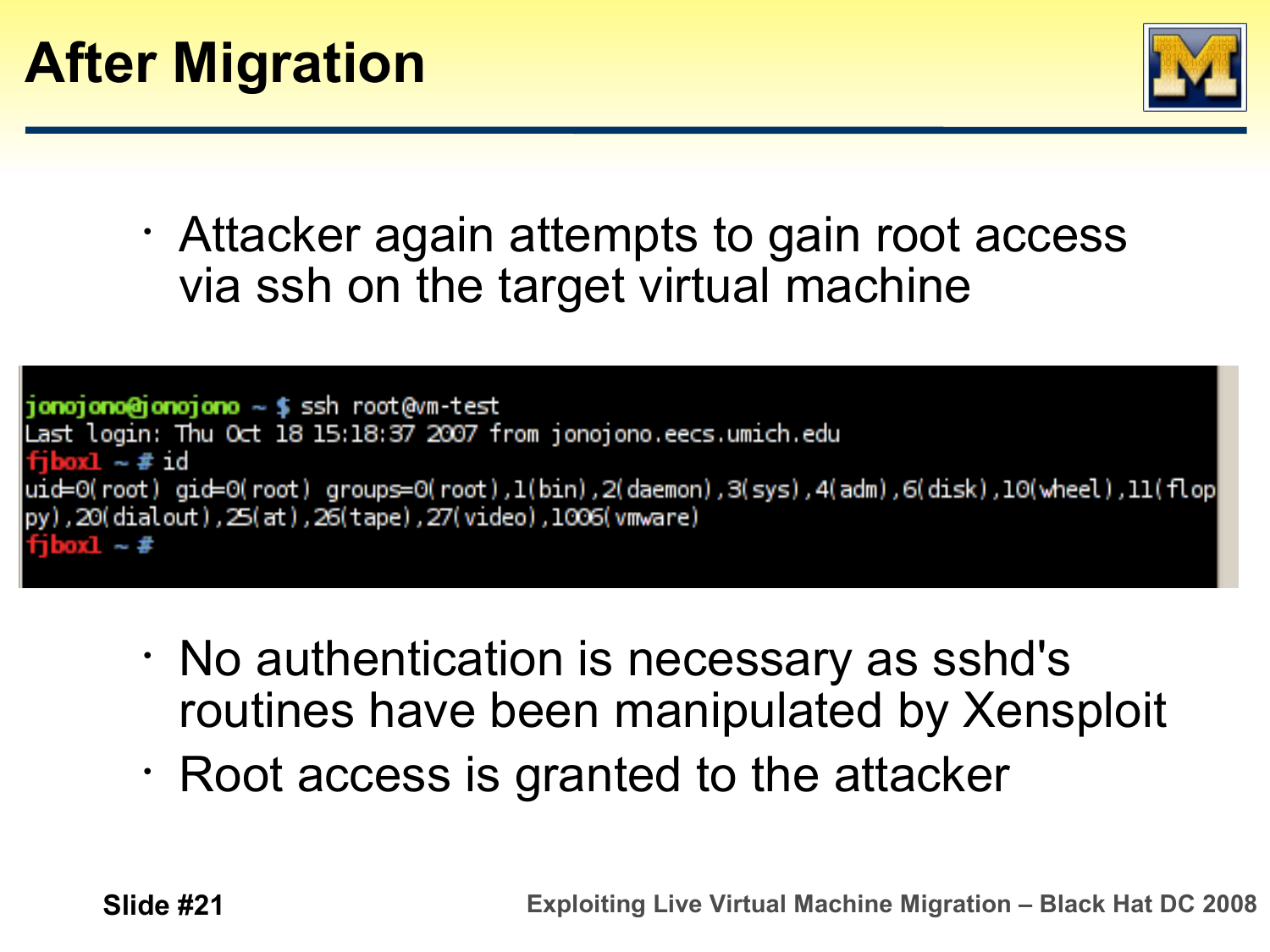

- Kernel manipulation
	- Direct access to in-memory kernel image
	- More complexity but more power
	- Leverage all your DMA attack payloads
- Stealthy backdoor drop
	- network/syscall/ioctl trigger
- Full-blown VMBR hoisting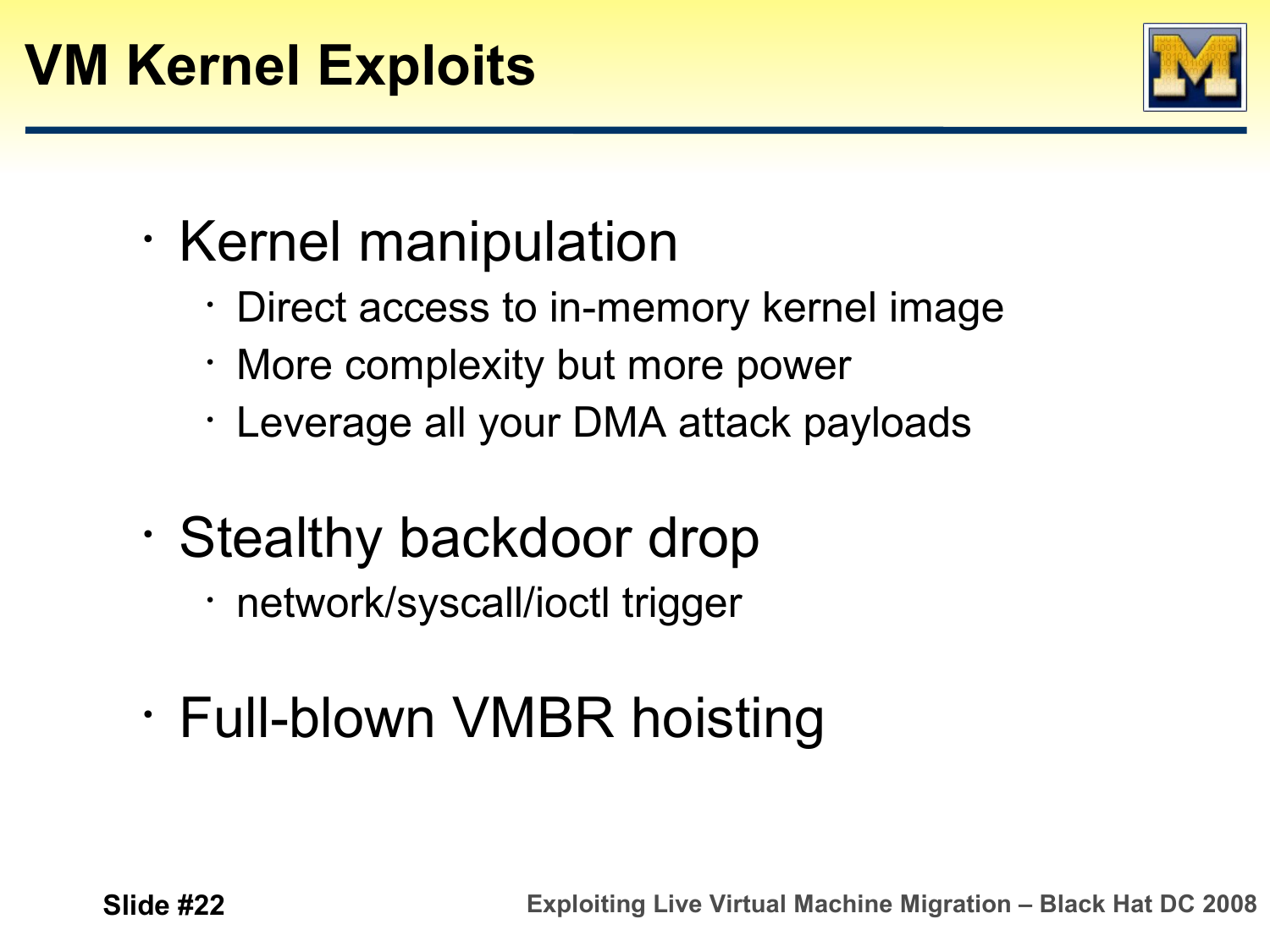

- Virtual Machine-Based Rootkits
	- Slip in extra virt layer a la SubVirt/Blue Pill/Vitriol

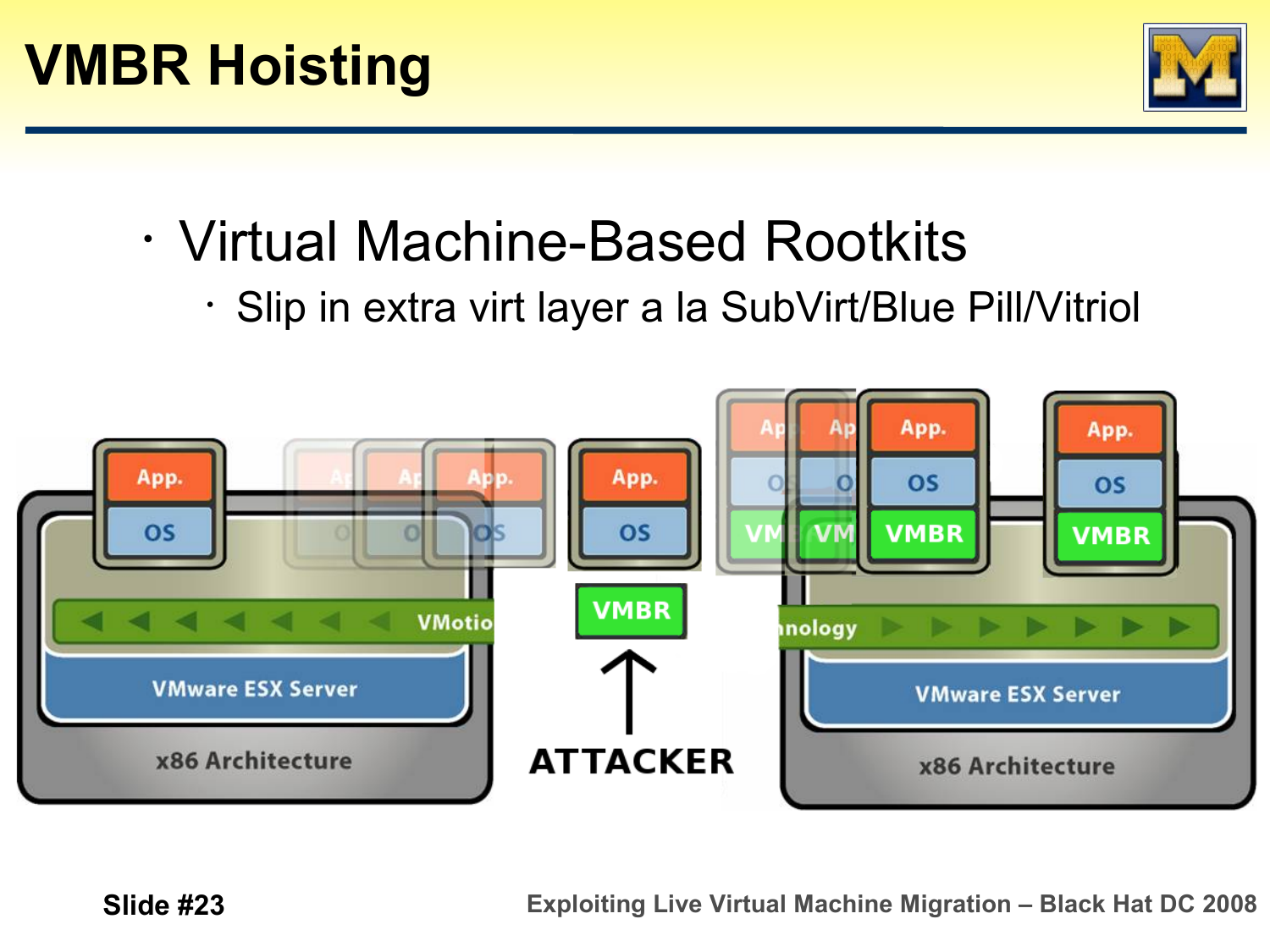

- Mangle migration payload
	- Exploit a vulnerability and subvert VMM
- Leverage Xen dom0 vulns
	- Present in Xen daemon migration routines
	- <= 3.1.0 release vulnerable
	- Undoubtedly more...
- Instantly own all hosted VMs
	- And all future migrated VMs!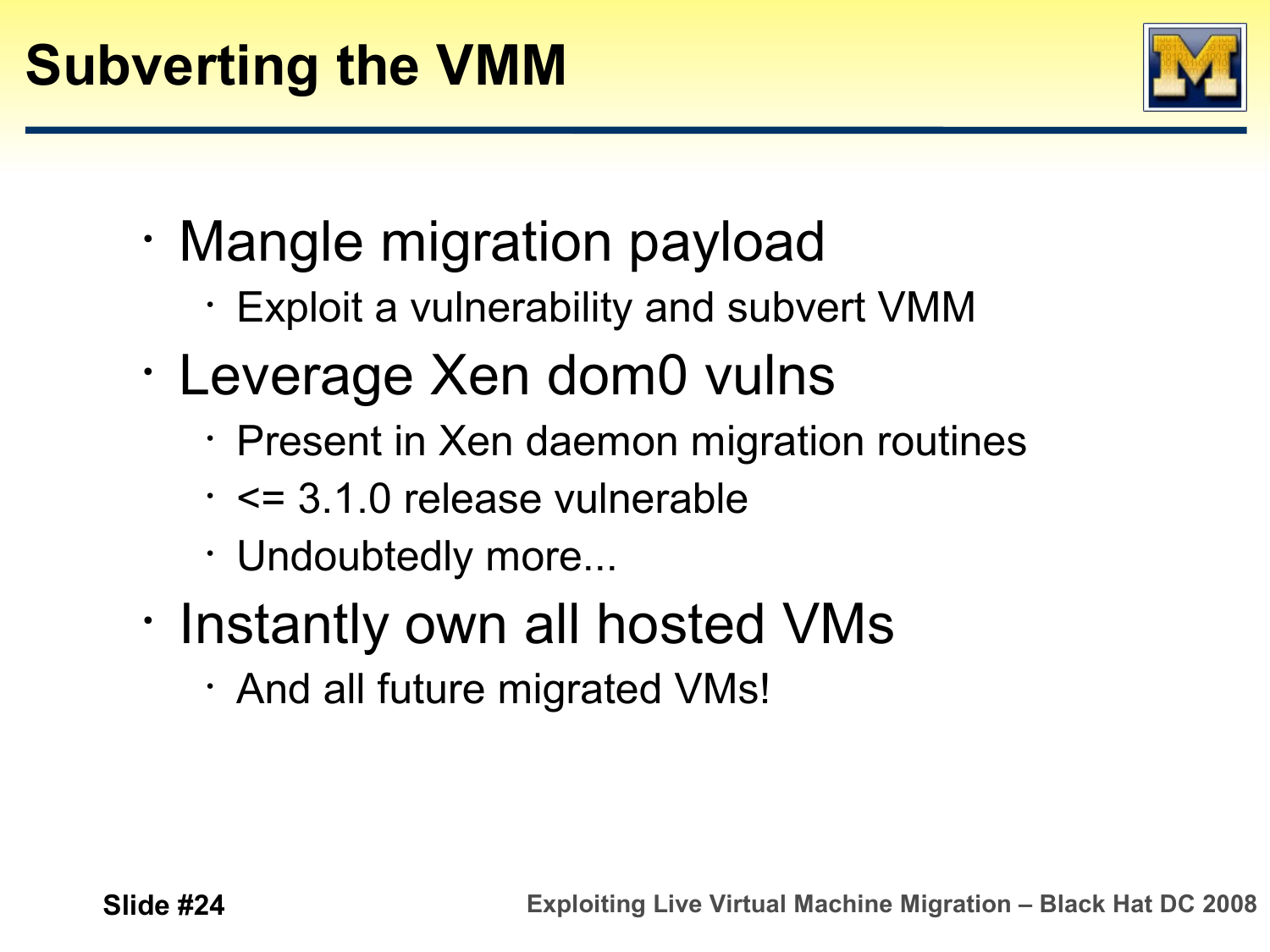#### **Subverting the VMM**



• Xen's libxc/xc\_domain\_restore.c:

```
unsigned long region pfn type[MAX BATCH SIZE];
    for ( ; ; )
         int j, nr mfns = 0,
\mathbf{r} , \mathbf{r} , \mathbf{r} , \mathbf{r}if ( !read exact(io fd, \delta_{\rm J}, sizeof(int)) )
\mathbf{0} , \mathbf{0} , \mathbf{0}if (j = 1)if (j = 2)if ( j = 0 )
         if (j > MAX BATCH SIZE)if ( !read_exact(io_fd, region_pfn_type, j*sizeof(unsigned long)) )
```
- $\cdot$  No check for signed integer  $j < 0$
- Stack overflow of region pfn type in Xen VMM

 **Slide #25 Exploiting Live Virtual Machine Migration – Black Hat DC 2008**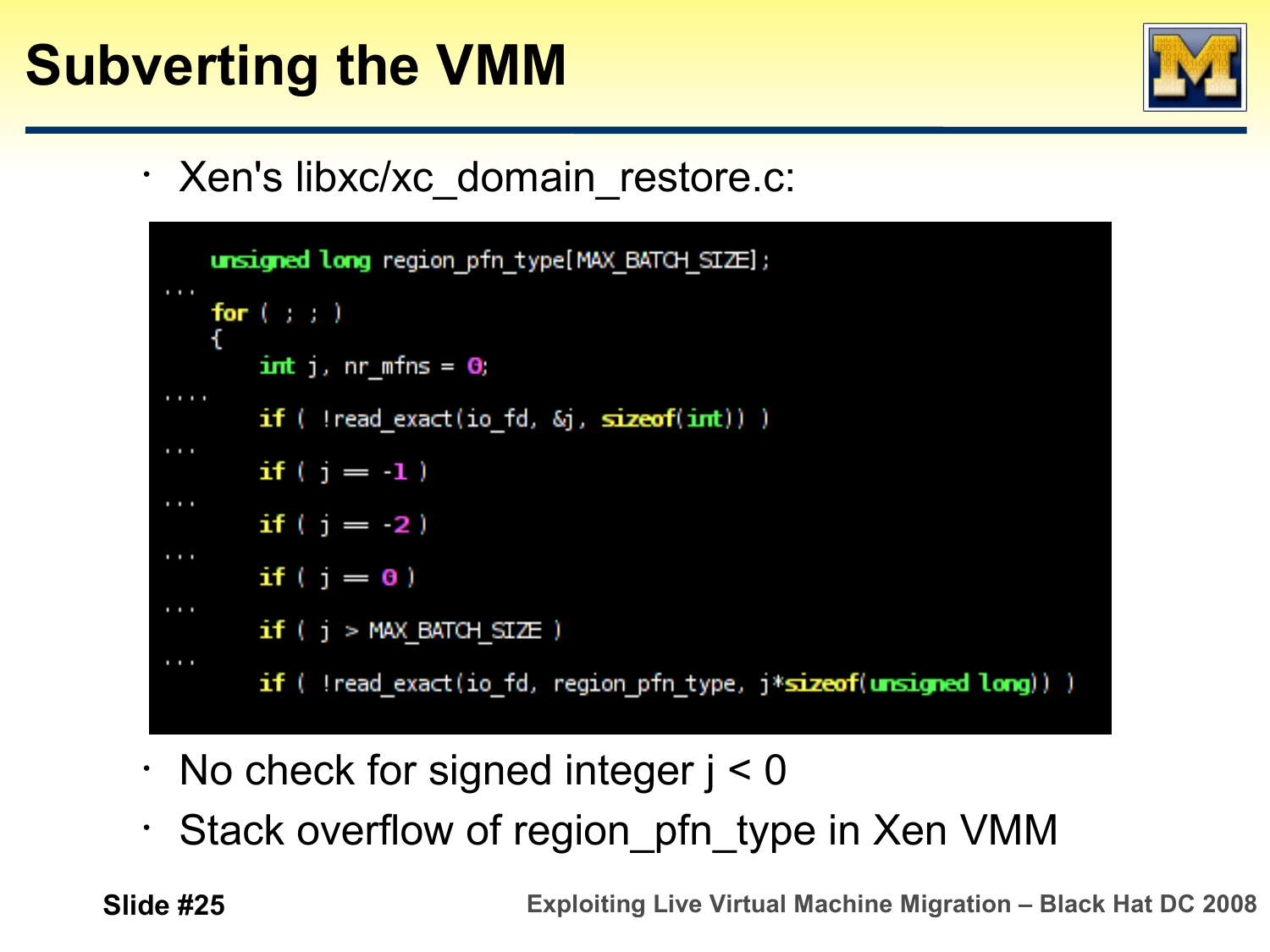



- Introduction to VM migration
- Live migration security
- Exploiting live migration
- **Future attacks and wrap-up**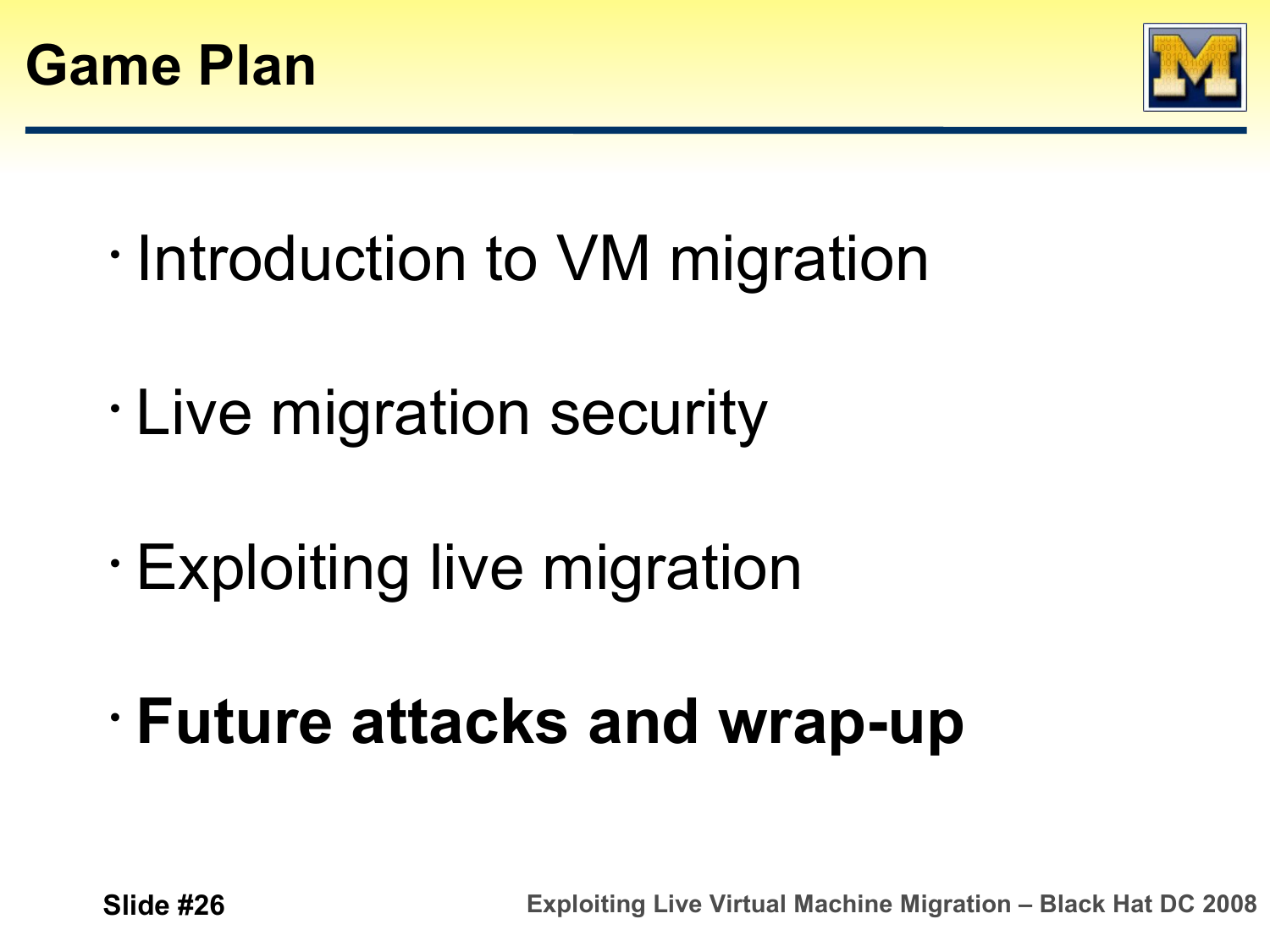

Lots more juice in the migration orange!

- Fraudulent migration requests
	- Owned VMMs snarfing up VMs
- False resource advertising
	- Migration-enabled load balancing
- Future attacks inevitable
	- Increased functionality
	- Increased complexity
	- Increased security risk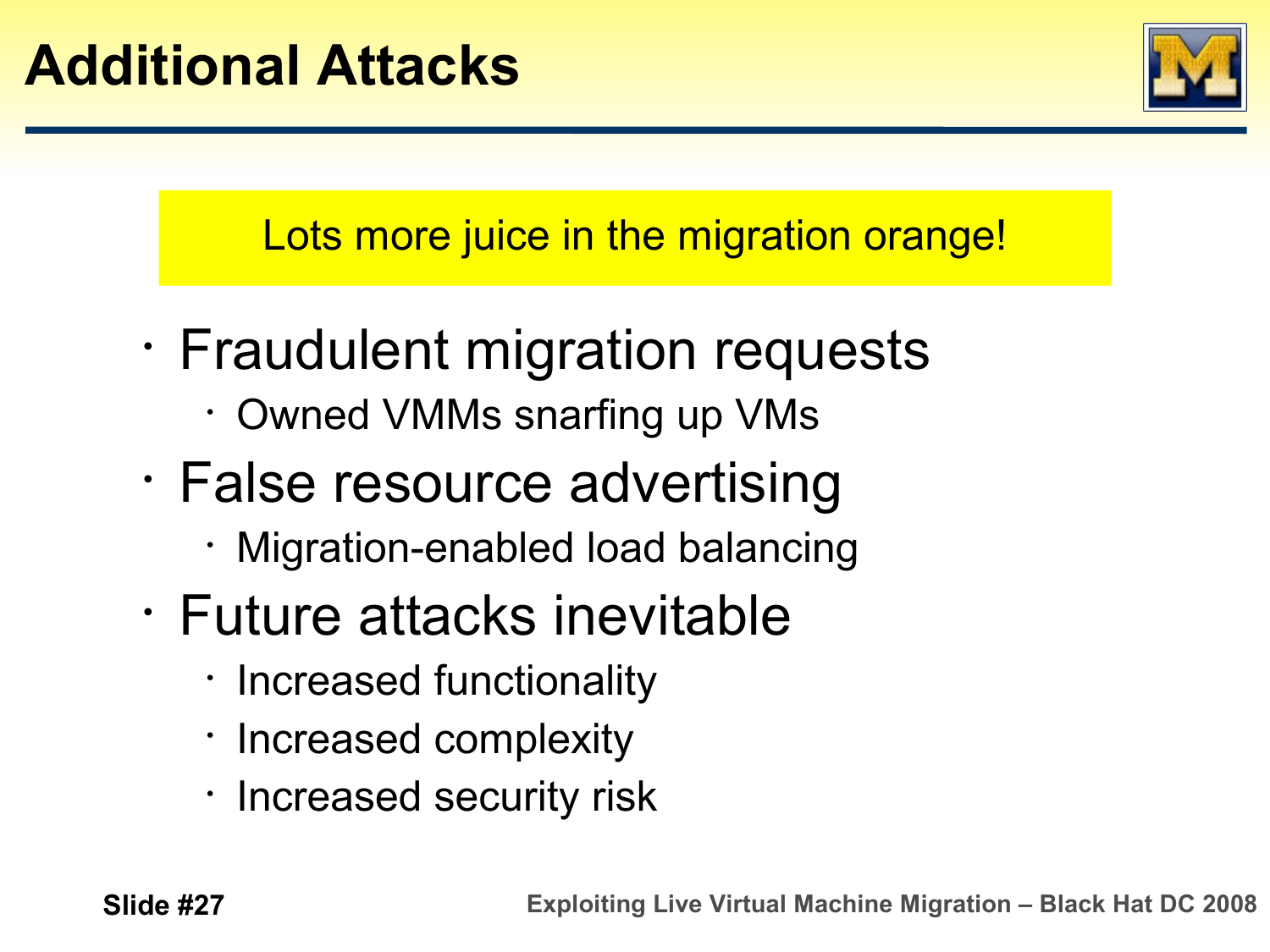

- Encryption goes a long way!
- Fingerprinting migrations
	- Reconnaissance / targeting
	- Enabled by iterative-precopy method
	- Similar to VBR attacks
- Increased complexity
	- Full PKI adds considerable deployment complexity
- Not currently implemented!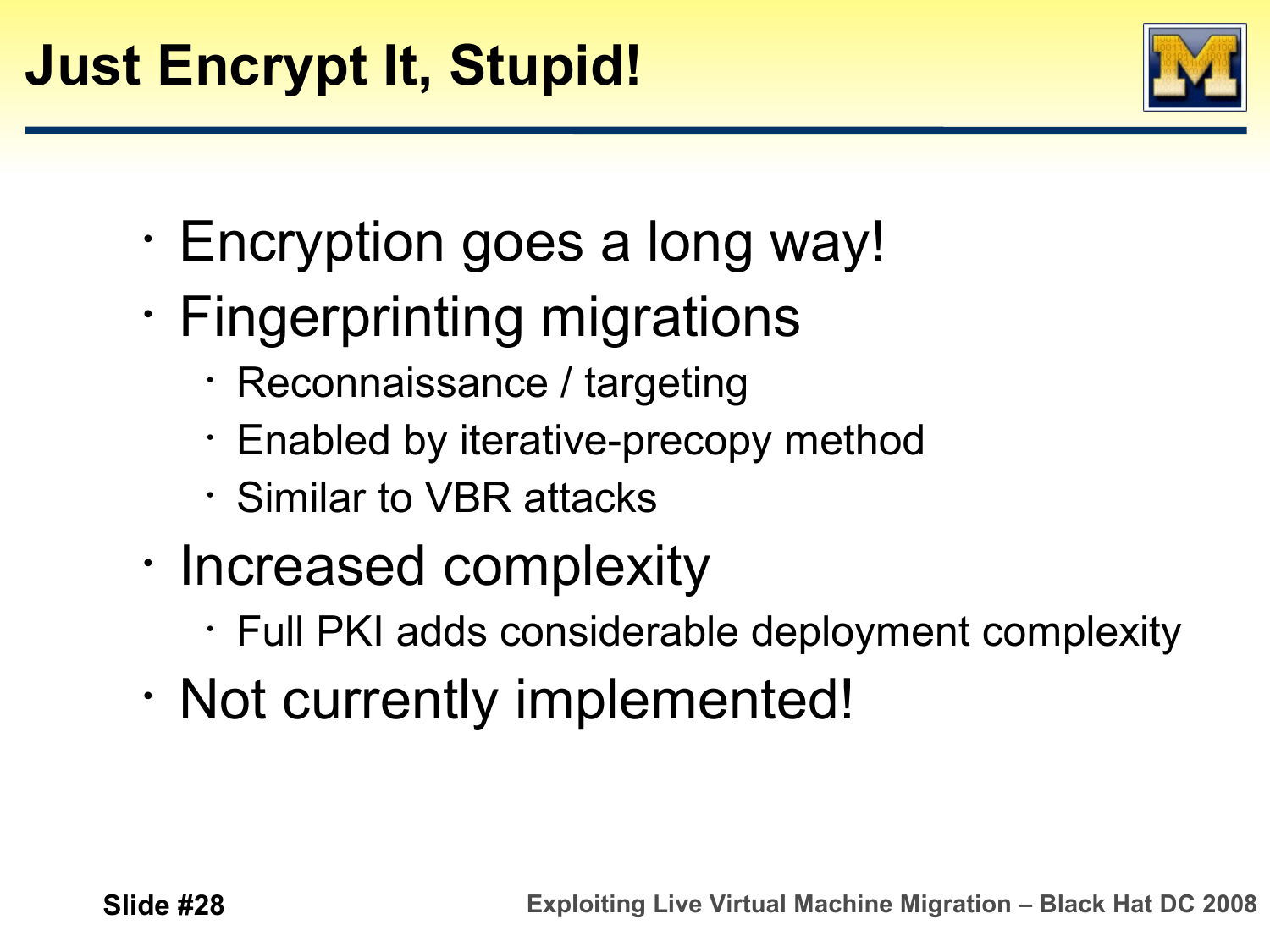#### **Vendor Response**



#### • VMware

- Use separate network for migration paths
- Use hardware-based crypto cards
- VMotion/Virtual Infrastructure 3 vulnerable
- XenSource
	- Consult vendor/distribution for security fixes
	- Latest open-source release still at risk
	- Unsure of migration status in XenServer4
- Microsoft Hyper-V
	- Will they get it right?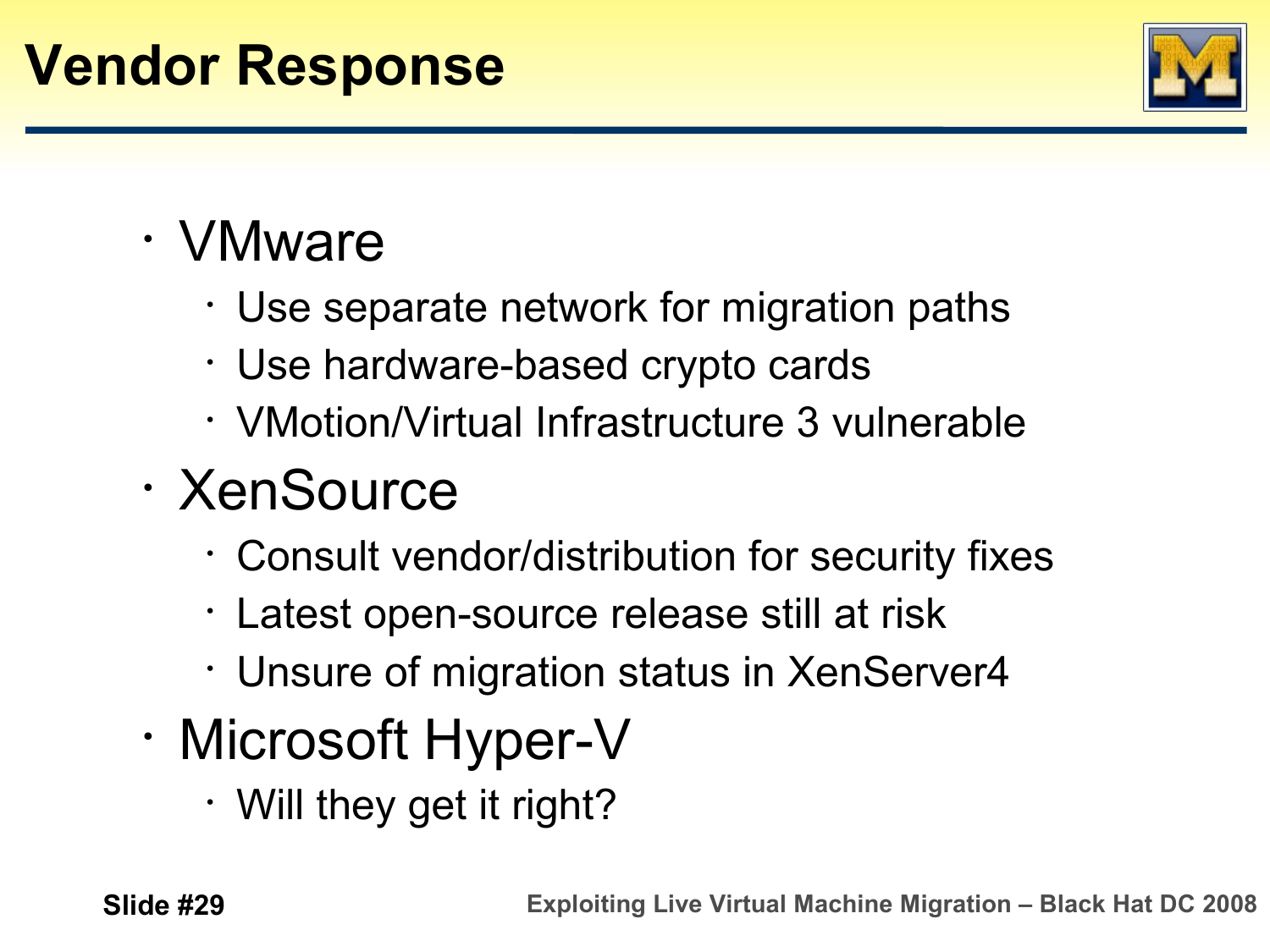

- VM migration paradigm
	- VERY useful functionality
	- Awareness of security risk necessary
	- Better isolation, access control, authentication
- Until then...
	- Severe weaknesses exist in extensively deployed systems
	- Valuable weapon for pentester/attacker